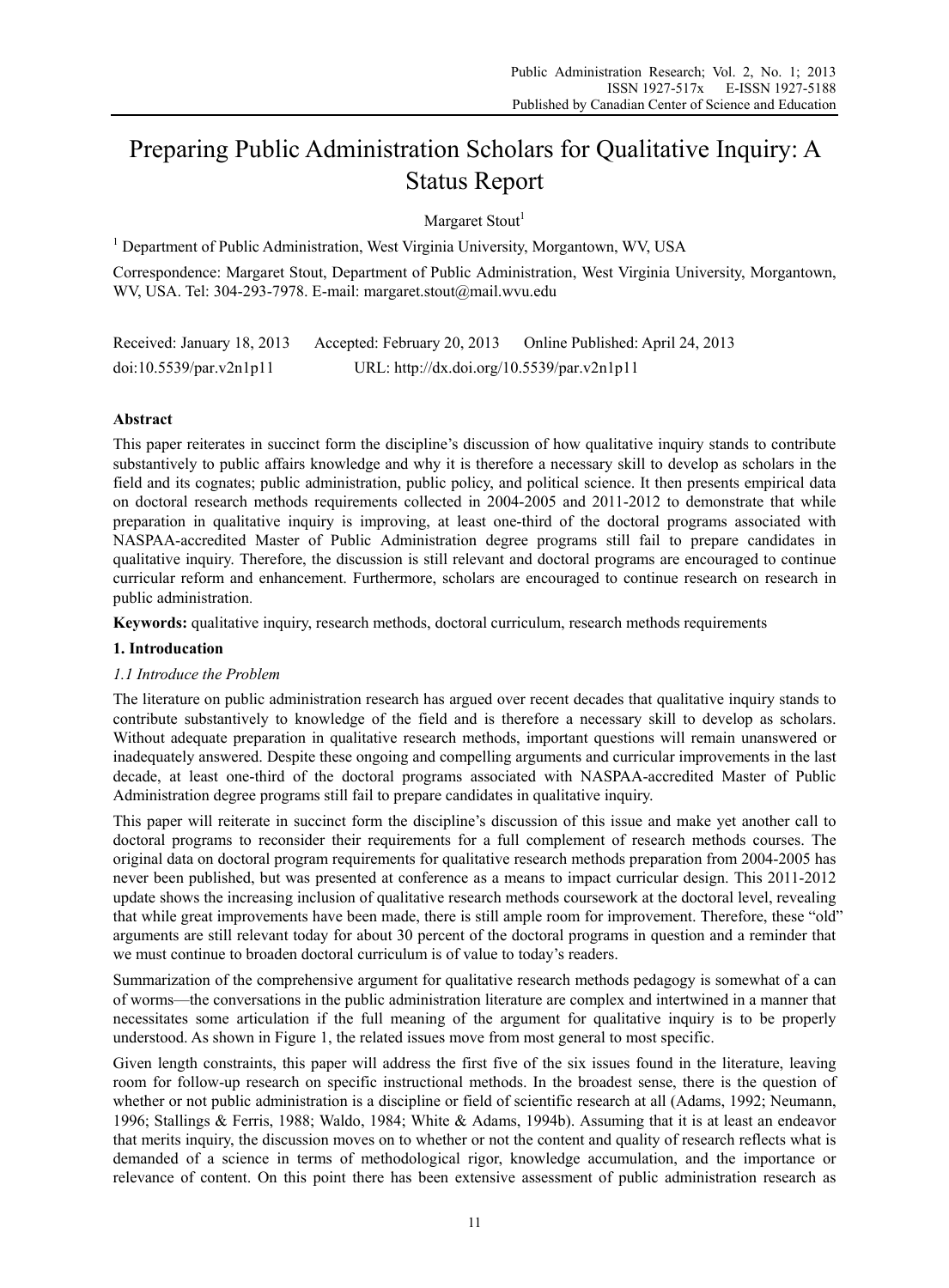published in academic journals (Houston & Delevan, 1990; Lan & Anders, 2000; Lowery & Evans, 2004; J. L. Perry & Kraemer, 1986; Stallings & Ferris, 1988) as well as doctoral dissertations (Adams & White, 1994; Cleary, 1992, 2000; McCurdy & Cleary, 1984; Stallings, 1986; White, 1986a). Simultaneously, there is an ongoing debate regarding the appropriate criteria with which to judge quality in the first place, particularly in regard to qualitative and theoretical inquiry.



Figure 1. The public administration research conversation

Answering the question of quality criteria necessitates a conversation about the ontological, epistemological, and methodological distinctions and similarities in qualitative and quantitative traditions of inquiry. With these differences in mind, the conversation turns back to the value of methodological pluralism in the social sciences in general, and in public administration specifically. There is growing discussion of the particular types of qualitative research methods most useful to the field. Finally, the conversation turns to pedagogical concerns in the doctoral programs that produce the scholars who are responsible for knowledge production, in addition to pedagogical approaches tailored to students intending to become practitioners. It is this last item that is beyond the scope of this paper's focus on curricular design as opposed to course development.

A literature review will provide a succinct summary of this decades-long scholarly conversation to frame the results and comparison of two empirical studies of qualitative research methods requirements in doctoral programs in public administration in  $2004-2005$  (Stout & Morton, 2005) and in 2011-2012. The original unpublished study included web-based and telephone research on program requirements, syllabi content analysis, and semi-structured telephone interviews with doctoral program directors. The follow-up study completed web-based and telephone research on program requirements to determine the rate of change, if any. Each argument made for and against the use of qualitative research methods found in the literature review was corroborated by the doctoral program directors interviewed in 2004-2005.

The conclusions that can be drawn from the literature review and empirical research findings combined are:  $(1)$ the endeavor of public administration needs a broader, more methodologically inclusive definition of scientific legitimacy; (2) a more coherent and productive linkage between big questions and research methodologies would be beneficial to knowledge accumulation via methodological pluralism; (3) to achieve robust methodological pluralism there is a need to better prepare scholars to conduct qualitative research; and (4) despite this continuing and compelling argument, a full third of doctoral programs fail to do so.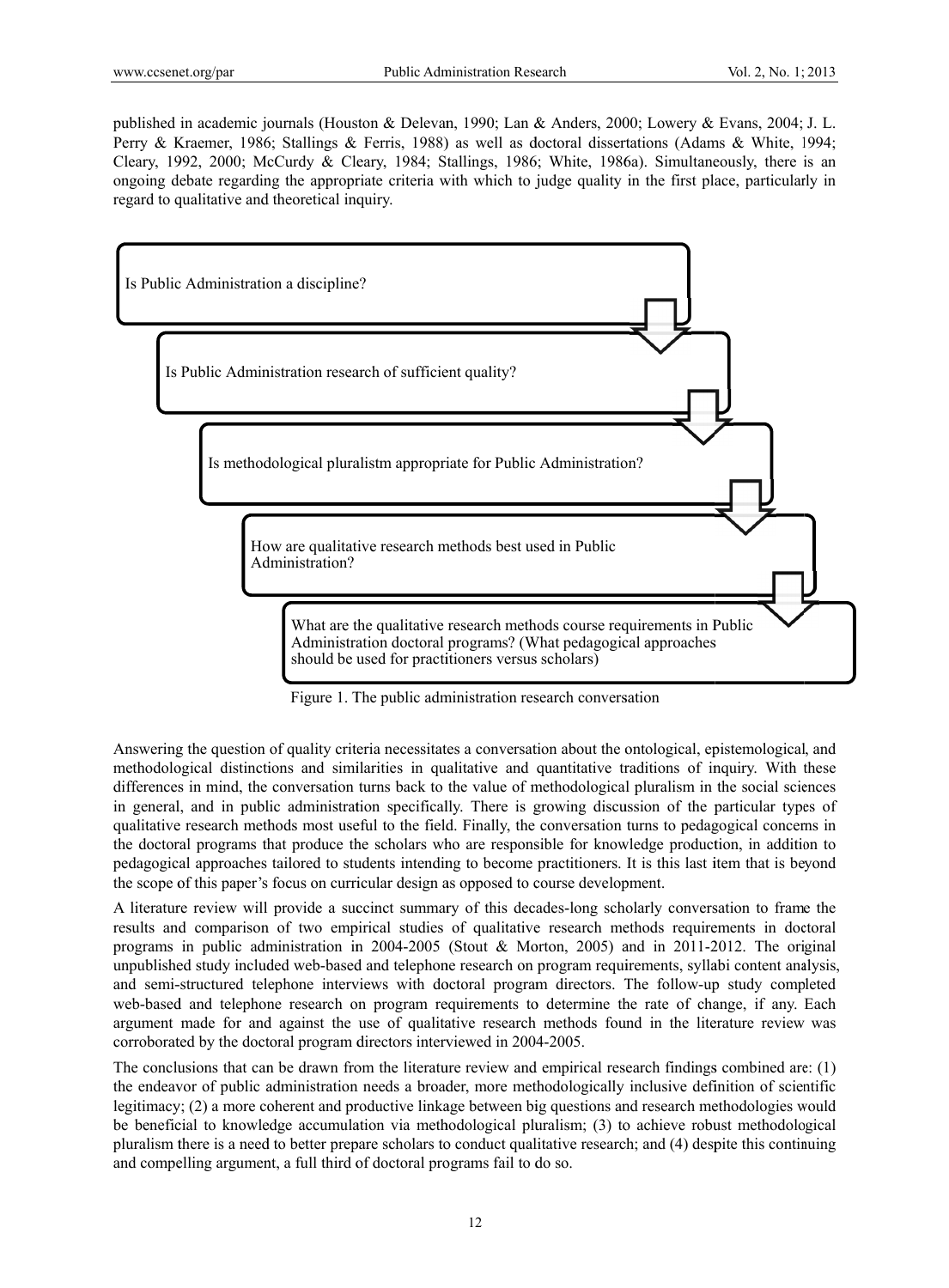## *1.2 Research in Public Administration*

There are two commonly cited challenges to identifying public administration as a scientific discipline: (1) it is not distinct from other disciplines; and (2) it lacks the methodological rigor and quality to build knowledge. The second argument supports the first and includes criticism of the substantive research focus of public administration, the purpose of inquiry, and the quality of methodological execution. Virtually all points made in the literature were corroborated by comments from program directors, demonstrating that they are widely held views (Stout & Morton, 2005). Such quotes are not included for the sake of brevity and to avoid redundancy. The following sections will follow the issues noted in Figure 1.

### 1.2.1 Is Public Administration a Discipline?

In the social sciences, a discipline is generally considered to be a forum for scientific inquiry that differs from that of others. That is, the theories used, the issues studied, and the core knowledge bases are relatively discrete from discipline to discipline (Adams, 1992; Neumann, 1996). However, the study of public administration displays both *multidisciplinarity* and *interdisciplinarit*y: the former results from a shared focus on a topic of research, while the latter occurs through an exchange of theoretical insights (Raadschelders, 1999, 2005a). Nevertheless, unique issues are of concern to public administration as opposed to its cognate fields, and researchers seek answers independent from other disciplines (Stallings  $\&$  Ferris, 1988). For some, this indicates that it may be fine to be perceived as an *enterprise* rather than as a discipline, so long as the important questions are being asked and answered well (Waldo, 1984). These nuances should not detract from conducting social science focused on the theory and practice of public administration (Frederickson).

### 1.2.2 Quality of Public Administration Research

Given the overwhelming desire to be perceived as a legitimate field of study, if not a discipline per se, it is predictable that the topic of research quality would be widely discussed (White & Adams, 1994b). A resounding theme is that public administration research lacks methodological rigor because it makes insufficient use of the positivist, explanatory social science methodology (Houston & Delevan, 1990; McCurdy & Cleary, 1984; Perry & Kraemer, 1986; Stallings & Ferris, 1988; White, 1986b; White & Adams, 1994a). However, those who promote interpretive and critical methodologies also question the quality of research (Catron & Harmon, 1981; Denhardt, 1984; Hummel, 1977; Perry & Kraemer, 1986; Thayer, 1984; White, 1986b). Therefore, assuming that explanatory, interpretive, and critical approaches all constitute valid research purposes, there is agreement that the quality of public administration research must improve across a number of dimensions. Of initial concern is the *substantive focus* of study. Second, the *purpose* of research conducted is questioned. Third, critiques of *methodological execution* are given.

### 1.2.2.1 Quality of Substantive Focus

Measures of importance, relevance, and criticality in the assessments made in the past several decades suggest public administration research is not asking the right questions (Adams & White, 1994; Cleary, 1992, 2000; McCurdy & Cleary, 1984). *Big questions* are "problems with immediate and great significance" (Lieberson, 1992, p. 12). There are two ongoing arguments in regard to the big questions of public administration: (1) which questions should be pursued; and (2) whether the questions meet the needs of scholars, practitioners, or both. In each thread, there are competing recommendations for action.

Many prescriptions are made for which questions public administration research should address (Cleary, 1992, 2000; McCurdy & Cleary, 1984; NASPAA, 1987; Perry & Kraemer, 1986; Stallings & Ferris, 1988; Streib, Slotkin, & Rivera, 2001). For example, a host of topical "big questions" in public administration have been put forward (Agranoff & McGuire, 2001; Behn, 1995; Brooks, 2002; Callahan, 2001; Cooper, 2004; Kirlin, 1996, 2001; Neumann, 1996; Rohr, 2004). Two fairly comprehensive analyses were offered by Lan & Anders (2000) and Raadschelders (1999), describing empirical concerns and theoretical perspectives that have been used in public administration research. Recurring themes include: (1) the distinctions between what is public and private in administration or the notion of "publicness"; and (2) the relationship between politics and administration, or public administration and society. Another more general approach to ensure relevance is to identify specific levels of analysis, including individual, organizational, and societal. While societal levels may be of greater interest theoretically, individual and organizational levels tend to be of greater interest to practitioners.

# 1.2.2.2 Quality of Purpose

Some critiques suggest that public administration does not produce enough basic research as opposed to applied or descriptive research. Applied research considers practical issues of *what* and *how*. As noted by Raadschelders (1999), these questions typically require deductive research approaches. Studies focus on explanation and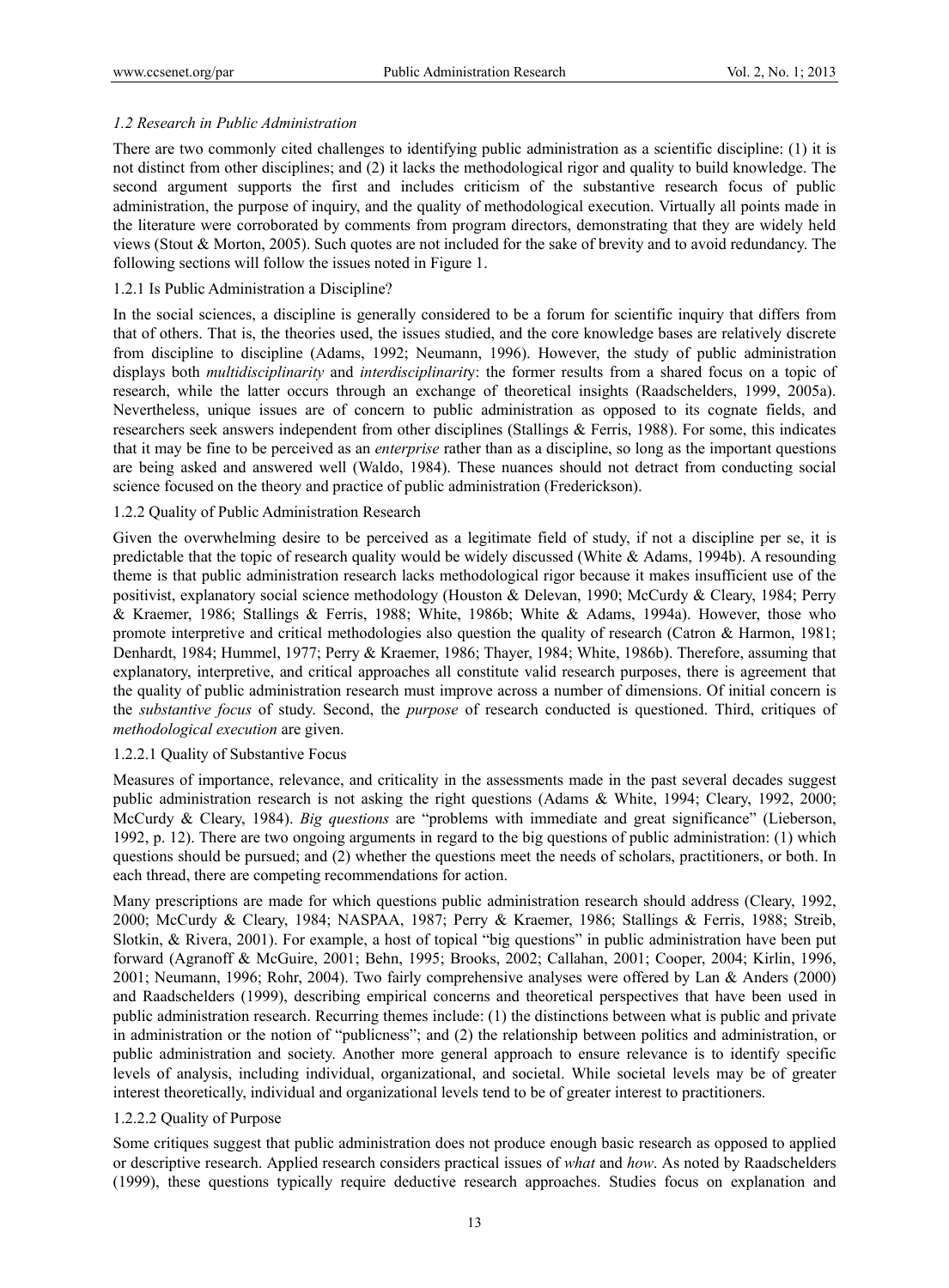prescription, using knowledge to predict and control the world and its inhabitants. Some questions call for more theoretical and basic research on *who* and *why*, which are most typically answered through inductive research. These questions seek to identify patterns or to understand social phenomena through exploratory inquiry. They include deeply normative questions that call for combinations of descriptive, interpretive, and critical scientific methods. Of course, the division between the different types of questions and their associated research approaches is not hard and fast. For example, large sample regression analysis often contributes to explanations of why social phenomena occur. However, the difference in basic purpose leads to the next quality concern.

The purpose of both quantitative and qualitative research is found to be lacking by most accounts (Adams  $\&$ White, 1994; Brower, Abolafia, & Carr, 2000; Houston & Delevan, 1990; McCurdy & Cleary, 1984; Perry & Kraemer, 1986; Stallings & Ferris, 1988; White, 1986b; White & Adams, 1994a; White, Adams, & Forrester, 1996). First, calls are made to increase basic research and theoretically grounded applied research to avoid the trap of what many refer to as "practice research". What this means is that purely descriptive studies, while perhaps of interest to practitioners, do not add sufficient value to the field of study. Case studies must be theoretically grounded and analytical in nature to simultaneously address problems of practice while building disciplinary knowledge (Orosz, 1997; Raadschelders, 1999, 2011). In the pursuit of this research purpose, there is an apparent openness to methodological pluralism with the caveat that the quality of methodological execution improves (Cleary, 1992, 2000; McCurdy & Cleary, 1984; Perry & Kraemer, 1986; Riccucci, 2010). Yet it must be noted that some scholars cling fiercely to strict positivist epistemologies and the mainstream social science paradigm that demands explanation and prediction as opposed to understanding (Stallings, 1986).

In either case, public administration research must better articulate a clear purpose of explanation or understanding (Adams & White, 1994; Lowery & Evans, 2004; Neumann, 1996; Raadschelders, 1999). Such disclosure will help forge linkages between empirical research on issues of practice (applied) and underlying theoretical foundations (basic) so that both practical and scientific knowledge are enhanced and a clearer relationship between inductive and deductive approaches is forged.

### 1.2.2.3 Quality of Methodological Execution

Even when important questions are being asked in a way that serves the purpose of growing knowledge in the field as well as practice, there are many critiques of methodological execution (Cleary, 1992, 2000; Houston & Delevan, 1990; McCurdy & Cleary, 1984; J. L. Perry & Kraemer, 1986; Stallings, 1986; Stallings & Ferris, 1988; White, 1986a; Wright, Manigault, & Black, 2004). Table 1 shows the criteria used to judge research quality in studies of public administration research by scholars and students (Adams & White, 1994; Bailey, 1992; Cleary, 1992, 2000; McCurdy & Cleary, 1984; White, 1986a; Yin, 1994). These criteria are fitted to mainstream social science research in the deductive, positivist, explanatory tradition even when most research in public administration is inductive and qualitative in nature (e.g. case studies) (Houston & Delevan, 1990; White, 1986b). Indeed, the pessimistic view on quality has been attributed to "inappropriate assumptions about what is acceptable as research in public administration" (Box, 1994, p. 76). In essence, interpretive and critical methods will never meet deductive, positivist criteria, because they are inappropriate measures for assessment (Jensen & Rodgers, 2001).

To make such an assessment fairly, we must use criteria that are broad enough to accommodate diverse mixes of paradigmatic components, while achieving the goal of establishing the trustworthiness of research results. There are two basic approaches to the issue of evaluative criteria for interpretive research. Some scholars recommend using the mainstream standards of validity and reliability (Cresswell, 1998). Others recommend similar but different standards, such as credibility versus validity and dependability versus reliability (Guba & Lincoln, 1998). However, many others have weighed in on this point, offering up a great variety of concepts as possible standards (Lowery & Evans, 2004), with the two most common being *rigorous* and *systematic*. These concepts are defined differently in the positive and interpretive paradigms.

The term *rigorous* has become synonymous with mathematical and statistical forms of analysis, relegating an inductive approach to a non-rigorous standing by default (Bevir, 2004; Schwartz-Shea, 2004). Furthermore, this interpretation of the term assumes that relevance for scientific knowledge is achieved by following the deductive scientific method (Dodge, Ospina, & Foldy, 2005). However, these interpretations put empirical research at risk of abstraction to the point where theoretical reflection is lost and results lose all practical relevance or are merely spurious in nature (Adams & White, 1994; Behn, 1995; Cleary, 2000; Kelly & Maynard-Moody, 1993; Mills, 1959; Strauch, 1976). Therefore, while procedural rigor may meet the expectations of positivist science, both theory-building and practitioners require more.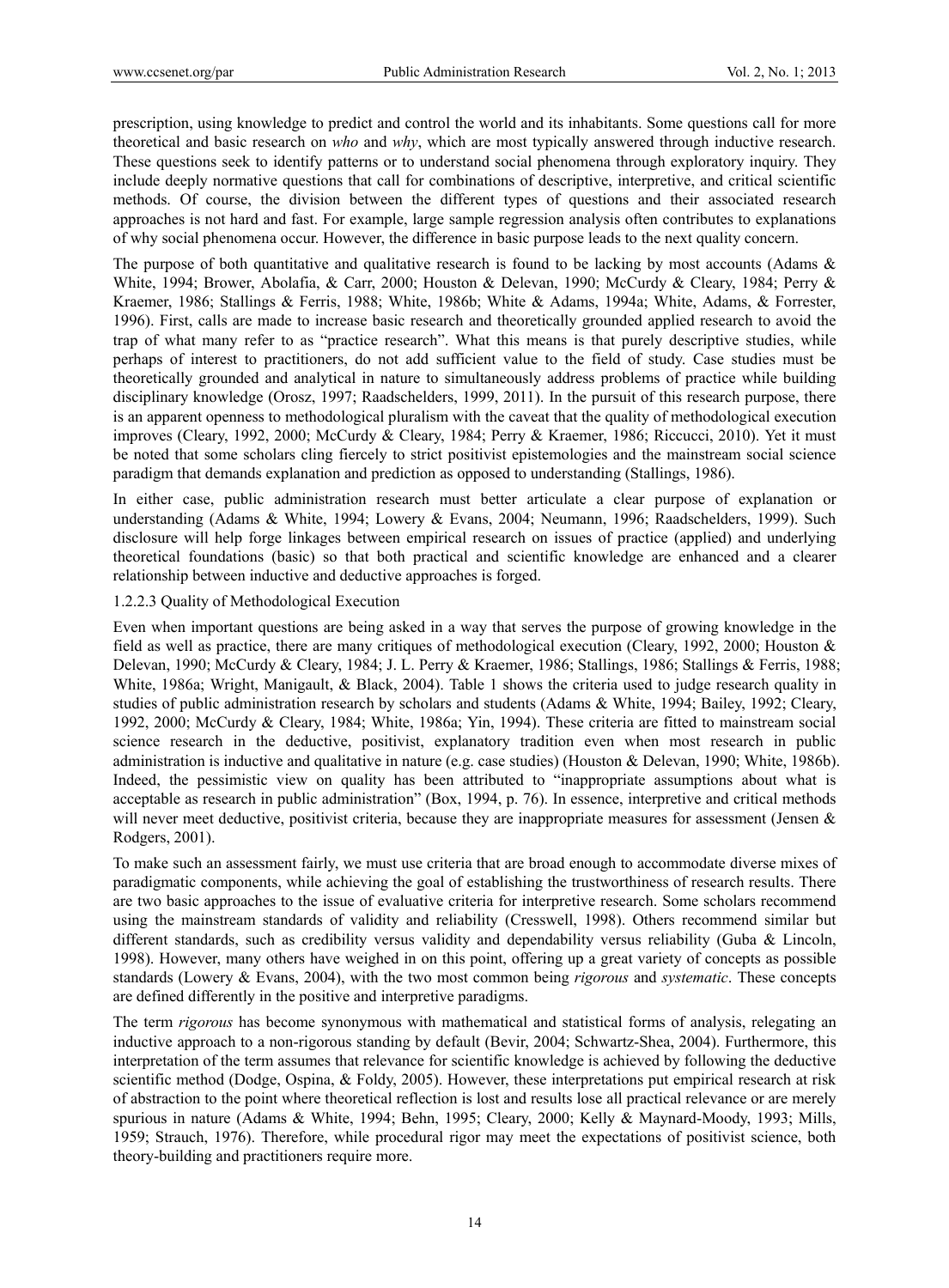| McCurdy & Cleary     | White              | Adams & White               | Bailey; Yin                    |  |
|----------------------|--------------------|-----------------------------|--------------------------------|--|
| Purpose              | Purpose            | Guiding theory or framework | Theoretically generalizable    |  |
| Validity             | Validity           | Flaws in research           | Transferable (case conditions) |  |
| Theory testing       | Theory testing     | Relevance of findings       | Replicable (protocol)          |  |
| Causal relationships | Hypothesis testing | Importance of topic         |                                |  |
| Important topic      | Causality          | Overall quality             |                                |  |
| Cutting edge topic   |                    |                             |                                |  |

#### Table 1. Criteria used to judge research quality in public administration

As shown in Table 1, the criteria used to judge research quality vary from scholar to scholar

Interpretive and other qualitative methods have a more robust concept of rigor in that it must be procedural as well as philosophical (Bevir, 2004; Dodge et al., 2005; Guba & Lincoln, 2005; Yanow, 2004). Procedurally, the researcher must clearly explain how he or she obtains, analyzes, and reports data. To avoid positivist misinterpretations, this is often called a *systematic approach*. This criterion helps evaluators differentiate systematic exploration of an issue from casual observation. A systematic approach need not be the inflexible, step-wise, deductive method (Behn, 1995; Yanow, 2004). Interpretive research is systematic in its application of the logic of induction and its iterative response to the research context and subject, as in the production of grounded theory (Glaser & Strauss, 1967).

| Table 2. Alternative evaluative criteria for research |  |  |  |
|-------------------------------------------------------|--|--|--|
|-------------------------------------------------------|--|--|--|

| Criterion     | Positivist Terms                         | <b>Alternative Terms</b>                                                                                                                                                                                                                                             |
|---------------|------------------------------------------|----------------------------------------------------------------------------------------------------------------------------------------------------------------------------------------------------------------------------------------------------------------------|
| Truth Claim   | Internal Validity                        | Credibility (Erlandson, Harris, Skipper, & Allen, 1993; Lincoln<br>& Guba, 1985)<br>Authenticity (Brower et al., 2000; Miles & Huberman, 1994)<br>Trustworthiness (Lincoln & Guba, 1985)<br><i>Veracity</i> (Atkinson, Coffey, & Delamont, 2003)                     |
| Applicability | External Validity or<br>Generalizability | <i>Transferability</i> (Lincoln & Guba, 1985)<br><i>Fittingness</i> (Miles & Huberman, 1994)                                                                                                                                                                         |
| Consistency   | Reliability                              | <i>Transparency</i> (Erlandson et al., 1993; Lincoln & Guba, 1985)<br>Dependability (Erlandson et al., 1993; Lincoln & Guba, 1985)<br><i>Auditability</i> (Miles & Huberman, 1994)                                                                                   |
| Neutrality    | Objectivity                              | <i>Triangulation</i> (Cresswell, 1998; Miles & Huberman, 1994)<br>Confirmability (Erlandson et al., 1993; Lincoln & Guba, 1985)<br>Plausibility (Brower et al., 2000)<br>Testing out with others (Moustakas, 1994)<br><i>Intersubjective agreement</i> (Yanow, 2004) |
| Critique      |                                          | <i>Criticality</i> (Brower et al., 2000)                                                                                                                                                                                                                             |

As shown in Table 2, there are criteria to ensure qualitative rigor comparable to those of quantitative rigor

For philosophical rigor, researchers must show that their work sheds light on something of practical and theoretical importance in a manner that is reasonable. For this reason, White & Adams (1994a) emphasize that interpretive and critical research should be assessed in terms of its value to the practice of public administration. Evaluative criteria such as practical relevance, importance, utilization, application, and action take on a much greater importance in assessments of quality.

With these understandings of rigor as systematic approach and theoretical relevance, we can develop an appropriate set of evaluative criteria for public administration. This discussion may still be "in its infancy for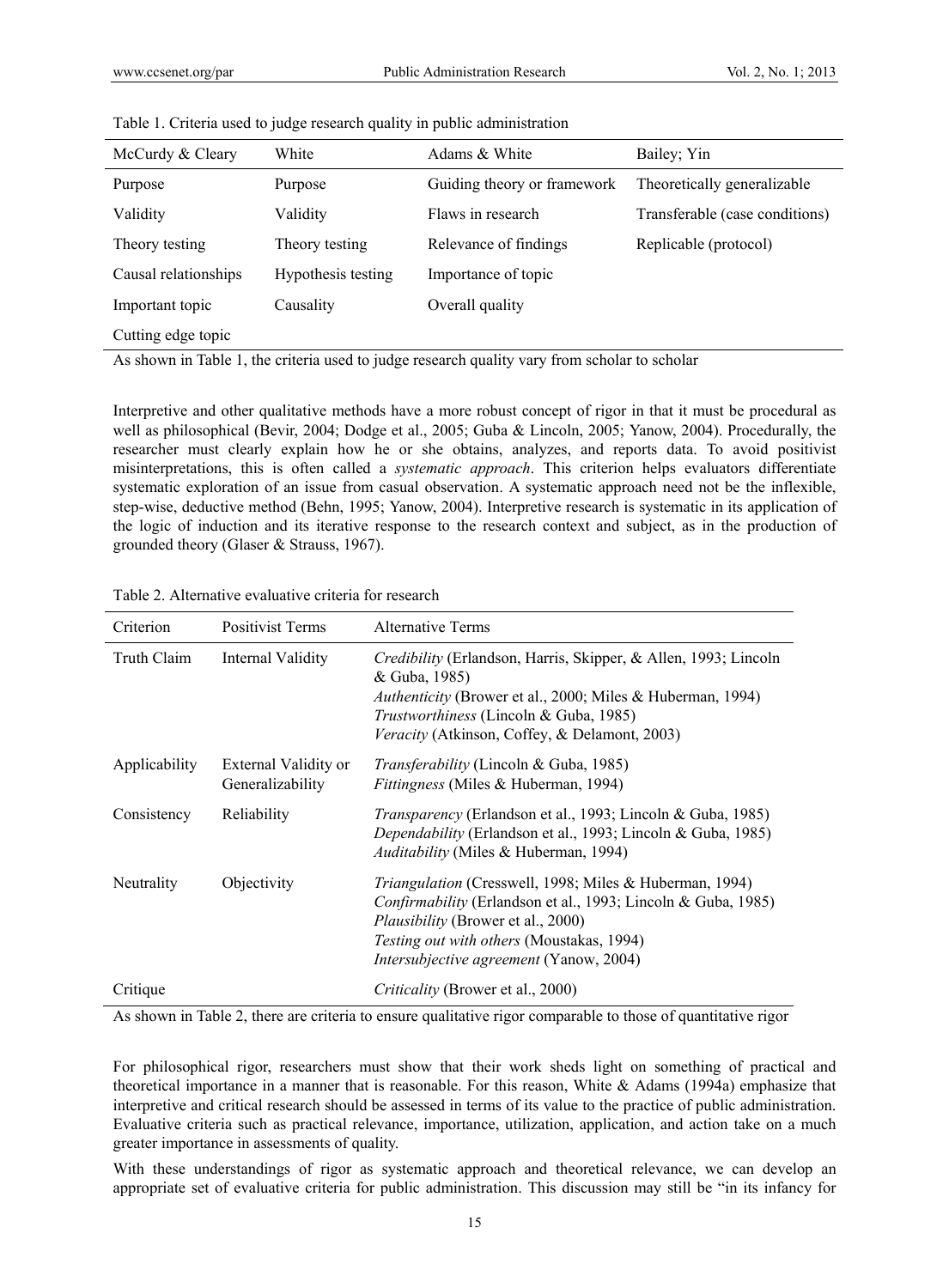public administration, but is well advanced by researchers in other disciplines and practice fields" (Orosz, 1997, p. 8), as shown in Table 2. However, it must be noted that even when using appropriate criteria, the assessments of interpretive and critical research are still quite negative across the board (Adams & White, 1994; Brower et al., 2000; Daneke, 1990; Lowery & Evans, 2004; Luton, 2010; White, 1986a; White et al., 1996). Program directors attribute poor quality to the lack of faculty training in both quantitative and qualitative methodologies (Stout  $\&$ Morton, 2005). Therefore, it is reasonable to assert that pedagogical improvements are necessary in both paradigms. From the literature reviewed, it is apparent that a more widespread understanding is needed on what these methodologies actually entail.

### *1.3 Methodological Pluralism*

Agreement regarding substantive focus, research purpose, and the quality of methodological execution hinges on concurrence that multiple methodologies should be used in public administration research. *Methodology* guides the conduct of research (J. L. Perry & Kraemer, 1986). In large part, methodologies are linked to either the inductive logic of discovery or the deductive logic of proof. The two logics are mutually interdependent and independently insufficient for the best cumulative results. In fact, they have been said to form the "yin and yang of inquiry"—a cohesive whole from which scientific knowledge is generated and tested (R. Perry, 2002). Research *methods* are techniques used within a particular methodology. Qualitative research methods most often use the logic of discovery, wherein inductive reasoning is used to build understanding of empirical experience. On the other hand, quantitative research methods most often use the logic of proof, wherein deductive reasoning is used to test hypotheses against empirical evidence. Thus, the two sets of logic are often described as different *paradigms* (Kuhn, 1996), either as inductive/deductive or qualitative/quantitative (Denzin & Lincoln, 2005a), thereby meshing methodology and methods (Riccucci, 2010).

A paradigm or research *gestalt* is made up of ontological and epistemological assumptions, theoretical commitments, research goals, and research practices (Schwartz-Shea, 2004). One way to paradigmatic definition is to categorize these elements into coherent sets that compose ideal-types (Weber, 1994) of inquiry. Much of the literature links quantitative and qualitative methods to associated research paradigms (Agnew & Pyke, 1994; Barker, 2000; Brady, 2004; Bray, Lee, Smith, & Yorks, 2000; Comte, 1976; Denzin & Lincoln, 2005a, 2005b; Glaser & Strauss, 1967; Gouldner, 1964; Hummel, 1991; Kelly & Maynard-Moody, 1993; Kuhn, 1996; Orosz, 1997, 1998; Platt, 1964; Popper, 1972; Schwartz-Shea, 2004; Trochim, 2004; White, 1992, 1994; White & Adams, 1994a; Yanow, 1999, 2004). Following this approach, Brower et al. (2000) provide a useful taxonomy that summarizes typical differences between quantitative and qualitative research, as shown in Table 3.

| <b>Dimension</b>          | Quantitative                     | <b>Qualitative</b>                           |
|---------------------------|----------------------------------|----------------------------------------------|
| Ontology                  | Singular, objective reality      | Multiple, subjective realities               |
| Epistemology              | Detached observer                | Interacting, participating researcher        |
| Research questions        | Specified and measurable         | Open-ended and ambiguous                     |
| Research design           | Closed and fixed                 | Open and iterative                           |
| Goal of sampling          | Generalizability                 | Variation and richness for explanatory power |
| Analytic process          | Deductive                        | Inductive                                    |
| Cause-effect explanations | Nomothetic, static relationships | Idiographic, emergent and changing patterns  |
| Basis for conclusions     | Replicable numeric data          | Naturalistic evidence                        |
| Role of Values            | Value-free, neutral              | Value-laden                                  |
| Rhetorical Style          | Impersonal, past tense           | Personal, often present tense                |

|  | Table 3. Methodological differences |  |
|--|-------------------------------------|--|
|--|-------------------------------------|--|

As shown in Table 3, there are fundamental differences between quantitative and qualitative methodology

However, this approach may be inherently flawed. It is quite possible to use qualitative methods such as semi-structured interviews in a deductive inquiry. Indeed, many qualitative researchers are positivists and post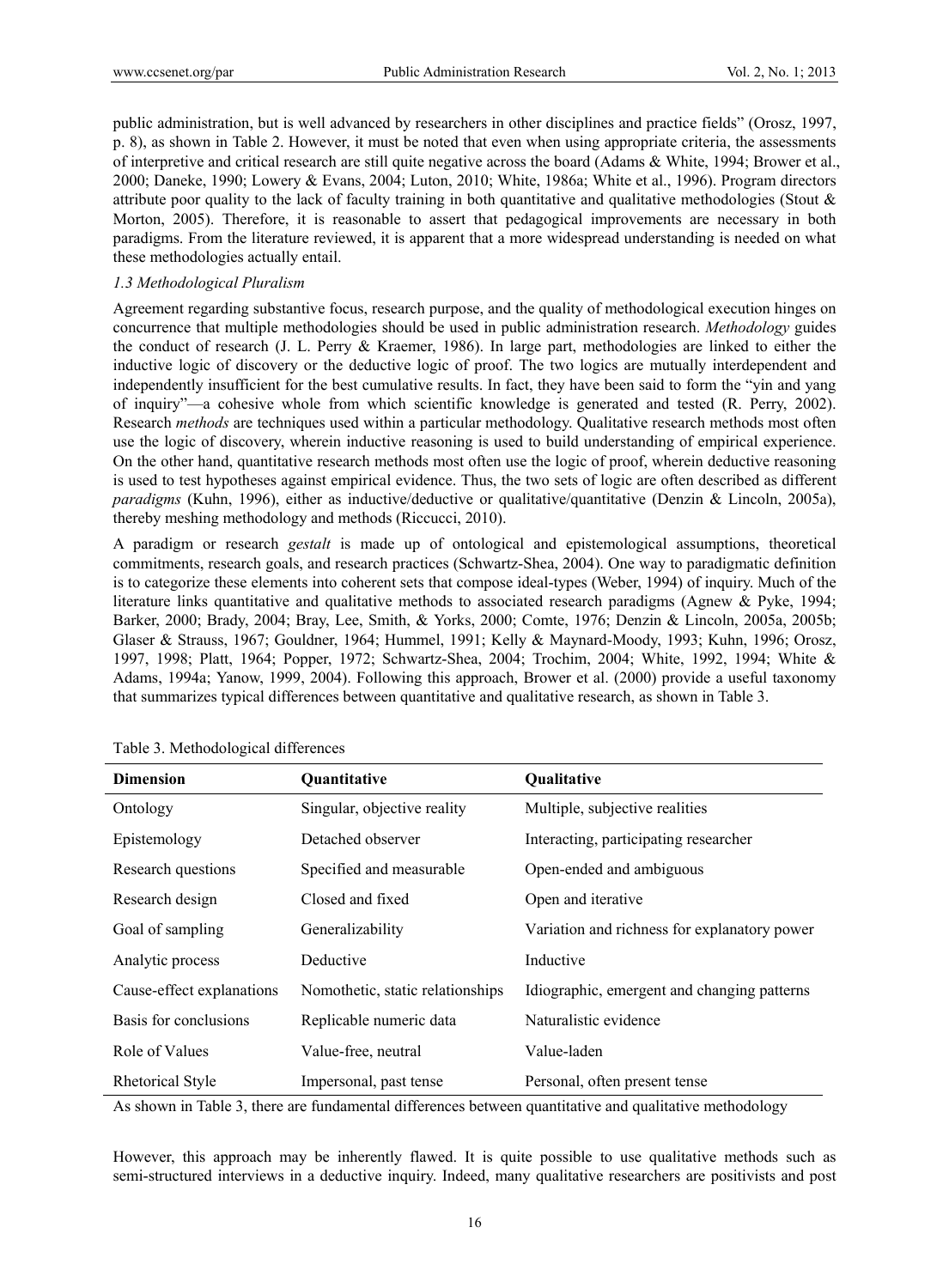positivists—not all are interpretivists. Similarly, many quantitative researchers do not confine themselves to the pure deductive paradigm of realism, objectivism, positivism, experiment, statistical analysis, and scientific reporting. For example, one may use quantitative methods like written surveys and Q factor analysis inductively. Therefore, rather than starting with methods, this discussion will follow Raadschelder's (1999) lead and start with the two basic logics of inquiry: inductive discovery and deductive proof. Attached to these logics are generally coherent ontologies, epistemologies, theories, specific methodologies, methods, and research products (Raadschelders, 2011; Riccucci, 2010). But with no hard-and-fast rules, the best that can be done is to discuss general characteristics and outline the full complexity of these choices.

Table 4 provides a fairly inclusive list of methodological possibilities gleaned from the literature reviewed. From these options, there is no one agreed-upon set that describes the sphere of "qualitative research"—simplistic labels no longer apply (Lincoln & Denzin, 2005). Instead, researchers tend to mix and match in designing research methodologies to address questions from a variety of perspectives and paradigms based on the research question at hand (Bailey, 1992; Lieberson, 1992; Trochim, 2004). *What* and *how* questions tend to be deductive, whereas *who* and *why* tend to be inductive. The two types will likely differ in favored ontological and epistemological approaches (Raadschelders, 1999, 2011). Therefore, it is best to focus on methodology as opposed to methods—it may be that it is not so much the methods we disagree on, but rather our ontological and epistemological assumptions (Denzin & Lincoln, 2005a). Therefore, regardless of paradigmatic differences, ontological, epistemological, and theoretical assumptions should be disclosed by researchers in explication of their methodology (Bailey, 1992; Orosz, 1997).

In the face of such complex choices, some scholars retrench into privileging the deductive, quantitative approach to inquiry (Brady, 2004; Council, 2002; Denzin & Lincoln, 2005b; Lincoln & Cannella, 2004). However, the methodological or epistemic pluralism movement suggests that there is an important role for both deductive/quantitative and inductive/qualitative approaches to research. The basic assertion is that multiple kinds of knowledge are needed for theoretical advancement and to address complex social problems successfully (Alker, 2001, 2004; Brady, 2004; Farmer, 2008, 2010; Schwartz-Shea, 2001, 2002). For example, some public administration scholars argue that there are legitimate sources of knowledge that are not technical or scientific in nature (Franklin & Ebdon, 2005; Hummel, 1991; Schmidt, 1993; Schon, 1991). These forms of knowledge are based on practical reason that bridges the natural sciences and the humanities by considering the tacit knowledge of political, normative, moral, and aesthetic reasoning (Alker, 2004; White & Adams, 1994a). By including all forms of knowledge, social science becomes a pragmatic, artful craft (Brady, 2004; Hodgkinson, Herriot, & Anderson, 2001; Mills, 1959).

Daneke (1990) compares this to the phenomena of wave and particle theory in physics—each is insufficient unless combined with the other. As deductive reasoning relies on inductive reasoning to formulate hypotheses that can then be tested, there is an ongoing cyclic relationship in which one phase leads into the other. Which approach is "better" or where inductive ends and deductive begins becomes a "chicken and egg" debate. Perhaps it is time to think of science as the whole nest—chicken and eggs included. In this light, methodological pluralism becomes integration. Indeed, some researchers actually combine methods in a given study (Orosz, 1997). For some, the use of mixed methods or research logics is valuable to research flexibility and responsiveness, as well as triangulation for verification, corroboration, and richness of understanding (Babbie, 1983; Bevir, 2004; M. B. Brewer & Collins, 1981; Brower et al., 2000; Cresswell, 1998; Denzin & Lincoln, 2005a; Flick, 2002; Kelly & Maynard-Moody, 1993; Lieberson, 1992; Orosz, 1997; Platt, 1964; Schmidt, 1993; Schwartz-Shea, 2001; White, 1986b; White & Adams, 1994a; Yanow, 2004).

By most accounts, the ontological bridge created by post-positivists makes this possible. To better understand what positivists understand as objective truth or fact and what interpretivists understand as socially constructed, culturally embedded, or relative truths, we may simply agree to temporarily fix a concept or empirical observation, with the caveat of its contextual (e.g. time and place) or arbitrary (e.g. researcher selected) nature (Alexander, 1991; Barker, 2000). However, there are different interpretations of the term *empirical*. Much of the literature reviewed leaps to the conclusion that the term connotes positivism as well as quantitative research methods, even by some promoting the use of qualitative research methods (Bailey, 1992; Houston & Delevan, 1990; J. L. Perry & Kraemer, 1986). But it is more accurate to define empirical research as including all forms of observation and experience (Lowery & Evans, 2004; Schwartz-Shea, 2001; Yin, 1994). In other words, it is research based on actual phenomena as opposed to abstract concepts. Epistemologically, all empirical research methods look to the observable world to inform the abstract world, to one degree or another (Hanson, 1958; Mouly, 1978; Schrag, 1967; Trochim, 2004). Therefore, the term can apply to both research paradigms.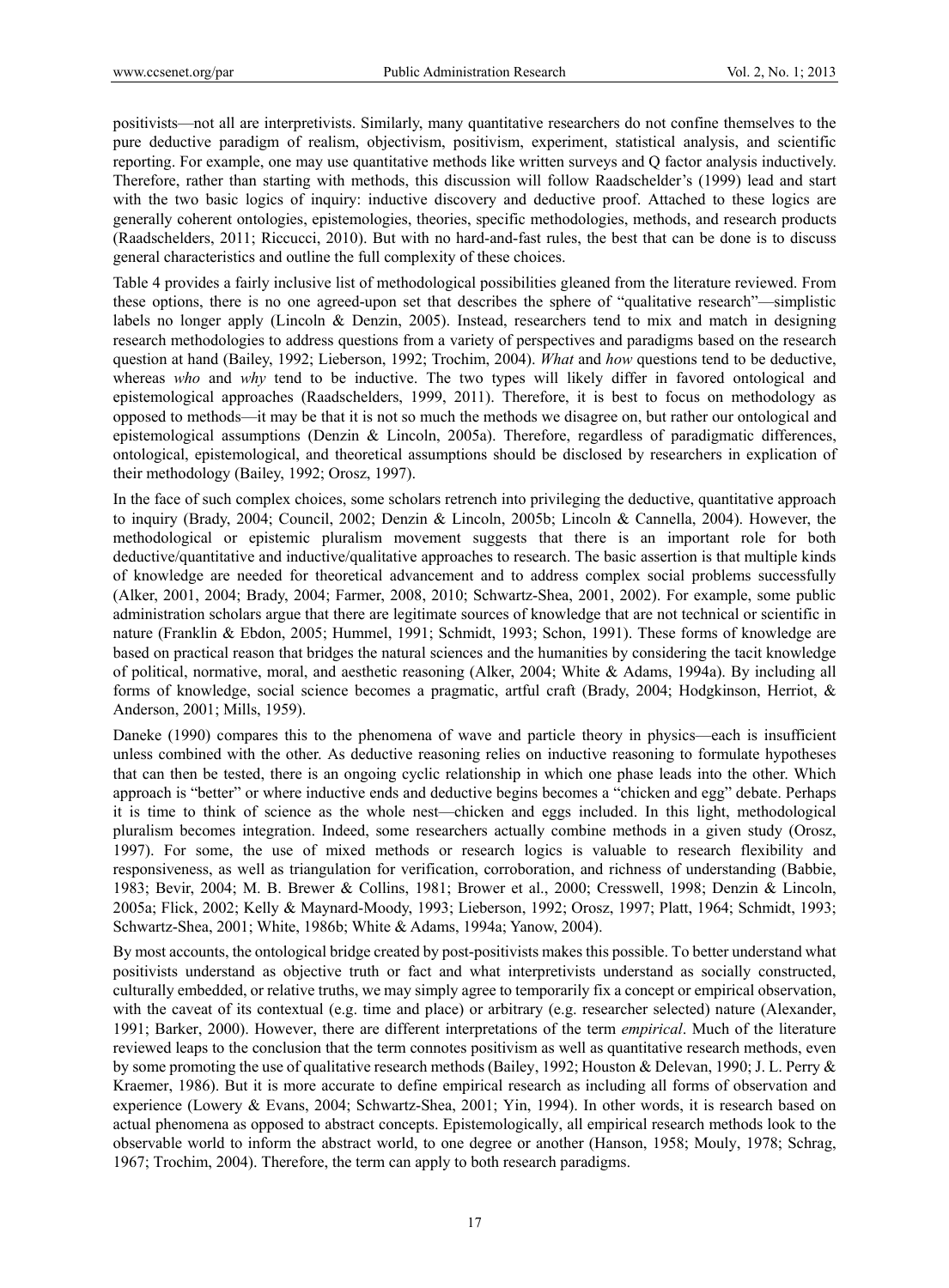# Table 4. Methodological possibilities

| Ontology (Reality)      | Epistemology<br>(Knowledge) | Theory/School<br>(Lens) | Methodology<br>(Approach)      | Methods<br>(Techniques)             | Products                      |
|-------------------------|-----------------------------|-------------------------|--------------------------------|-------------------------------------|-------------------------------|
| Realism                 | Positivist                  | Positivism              | Experimental                   | Statistical analysis<br>and models  | Scientific report             |
| <b>Critical Realism</b> | Objectivist                 | Post-positivism         | Quasi-experimental             | Data management<br>methods          | Descriptive<br>case<br>study  |
| Material Realism        | Foundationalist             | Marxism                 | Survey                         | Computer-assisted<br>analysis       | Diagnostic<br>case<br>study   |
| Transcendentalism       | Post-positivist             | Constructivism          | Questionnaires                 | Applied<br>ethnography              | Interpretive<br>case<br>study |
| Pragmatism              | Post-foundationalist        | Phenomenology           | Clinical research              | Interviews                          | Ethnographic<br>fiction       |
| Idealism                | Post-structuralist          | <b>Critical Theory</b>  | Program evaluation             | Observation                         | Essays                        |
| Relativism              | Anti-essentialist           | <b>Cultural Studies</b> | Naturalistic                   | Artifacts,<br>documents,<br>records | <b>Stories</b>                |
| Existentialism          | Anti-foundationalist        | Feminism                | Grounded theory                | Visual methods                      | Poetry                        |
| Nihilism                | Interpretivist              | Ethnic Theory           | Pattern theory                 | Autoethnography                     | Experimental<br>writing       |
| Indigenism              | Subjectivist                | Queer Theory            | Ethnomethodology               | Textual analysis                    | Fables                        |
|                         |                             |                         | Participatory<br>inquiry       | Focus groups                        | Historical analysis           |
|                         |                             |                         | Action research                | Hermeneutics                        | Economic analysis             |
|                         |                             |                         | Applied research               | Structural analysis                 | Sociocultural<br>analysis     |
|                         |                             |                         | Life<br>history,<br>testimonio | Semiotics                           | Theory-as-criticism           |
|                         |                             |                         | Historical critique            | Discourse analysis                  | Autobiography                 |
|                         |                             |                         |                                | Deconstruction                      |                               |
|                         |                             |                         |                                | Symbolic<br>interaction             |                               |
|                         |                             |                         |                                | Introspection                       |                               |
|                         |                             |                         |                                | Psychoanalysis                      |                               |
|                         |                             |                         |                                | Ritual analysis                     |                               |
|                         |                             |                         |                                | Critique                            |                               |

As shown in Table 4, there are myriad possible methodological possibilities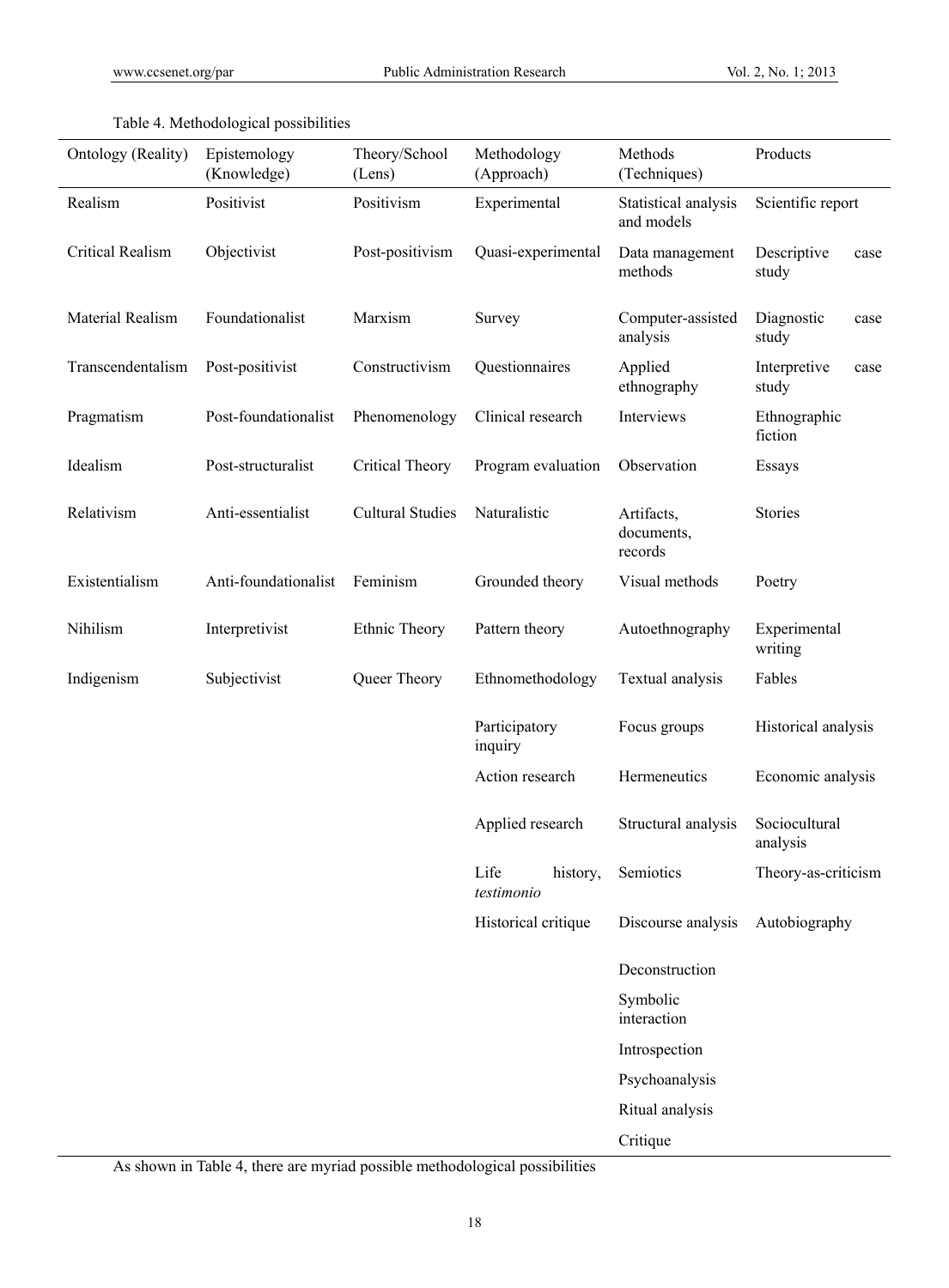# *1.4 Qualitative Research in Public Administration*

The discussion of qualitative research in public administration is contained within several different conversation threads. First, there is the notion of methodological pluralism and how it fits within the field's knowledge growth. Second, there is a discussion of the fit between important questions in public administration and qualitative approaches. Third, there are assertions that qualitative research is better suited to the needs of practitioners—the "end-users" of scholarly knowledge.

As in other social sciences, methodological pluralism is put forth as an appropriate response to the contemporary research context and all its complexity (Adams, 1992). Perhaps the greatest difficulty methodological pluralism faces in public administration is the fact that the inductive/deductive and qualitative/quantitative debates become extensions of the politics/administration and value/fact debates (Luton, 2010). It would appear that scholars who accept the presence of both fact and value in public administration tend to support methodological pluralism (Adams, 1992; Bailey, 1992; Box, 1992; Brower et al., 2000; Catron & Harmon, 1981; Daneke, 1990; Denhardt, 1984; Harmon, 1981; Hummel, 1991; Jensen & Rodgers, 2001; Kelly & Maynard-Moody, 1993; Lincoln & Cannella, 2004; Lowery & Evans, 2004; Raadschelders, 2011; Schmidt, 1993; White, 1986b; White & Adams, 1994a). Even scholars who are not as clear on this point are increasingly supportive of alternative approaches to research (Cleary, 2000). This is further buttressed by coverage of qualitative research methods in public administration research textbooks (Luton, 2010; McNabb, 2002; Miller & Whicker, 1999; Pfiffner, 1940; Rubin & Rubin, 1995; Yanow, 1999) and the noted value of methodological pluralism by many doctoral program directors (Stout & Morton, 2005). Last, but not least, qualitative methods are used more than other methods in public administration research (Adams & White, 1994; Bailey, 1992; Brower et al., 2000; Hummel, 1991; Lan & Anders, 2000; McCurdy & Cleary, 1984; White, 1986a).

In sum, this state of affairs suggests that the field is open to methodological pluralism and the qualitative methods it entails. However, quality is still of concern, and methodological improvements based on appropriate evaluative criteria and guidelines will be welcomed by the scholarly community (Cleary, 2000; Hunter, Schmidt, & Jackson, 1982; Jensen & Rodgers, 2001; Lieberson, 1992; Perry & Kraemer, 1986). Scholars are also concerned that methodology fit the research question rather than imposed dictates (Raadschelders, 2005b, 2011; Riccucci, 2010). From the *big questions* discussion, it is clear that there are research questions that will be most appropriately answered through inductive, qualitative approaches to research, including both interpretive and critical paradigms (Lowery & Evans, 2004; Luton, 2010; Stallings & Ferris, 1988; White & Adams, 1994a, 1994b). Overall, qualitative approaches are: (1) well suited to conceptual and normative questions; (2) appropriate for pragmatic research; (3) intended to find lived meaning in local contexts; and (4) effective in exploration, description, interpretation, and explanation (Luton, 2010).

This methodological fit also translates into value for practitioners who might prefer qualitative research (Box, 1992; Hummel, 1991; Lincoln & Cannella, 2004). Administrators must often make decisions based on what is believed to be true, right, or good. This requires critical thinking, rather than simple deductive or inductive explanatory logic (White, 1986b). Furthermore, qualitative research results are often more accessible and understandable to practitioners (Luton, 2010). Methods such as interviewing, narrative analysis, ethnographic participant observation, and case study mirror skills that administrators use in practice and the results are presented in a manner to which they can relate. Furthermore, these types of qualitative methods are often used in action research and applied research that are geared toward changes in practice that are relevant to practitioners (Luton, 2010). In sum, qualitative research methods are effective in "cultivating authentic connectedness between academics and practitioners" (Dodge et al., 2005, p. 286).

### *1.5 Doctoral Curriculum*

Assuming that the field of public administration largely accepts the value of methodological pluralism and its attendant qualitative research methods, we must turn to the issue of preparing scholars to conduct such inquiry. Lowery and Evans (2004) recommend that curricula in both master's and doctoral programs need to be expanded to include a broader range of research strategies and tools. In regard to qualitative research methodologies in particular, Perry & Kraemer believe "…public administration scholars need to become both more proficient practitioners of this craft and contribute to the advancement of these methods" (1994, p. 106). For example, contemporary understandings of public policy as interpretive and symbolic processes (Schneider & Ingram, 1997; Stone, 2002; Yanow, 1995) conflict with traditional positivist approaches to analysis of objective facts and organizational structures. Therefore, to have sufficient capacity to analyze policy from these post-positivist perspectives, new skills are needed (Kelly & Maynard-Moody, 1993). But to become proficient in these skills, scholars need better training in conducting qualitative research (Orosz, 1998).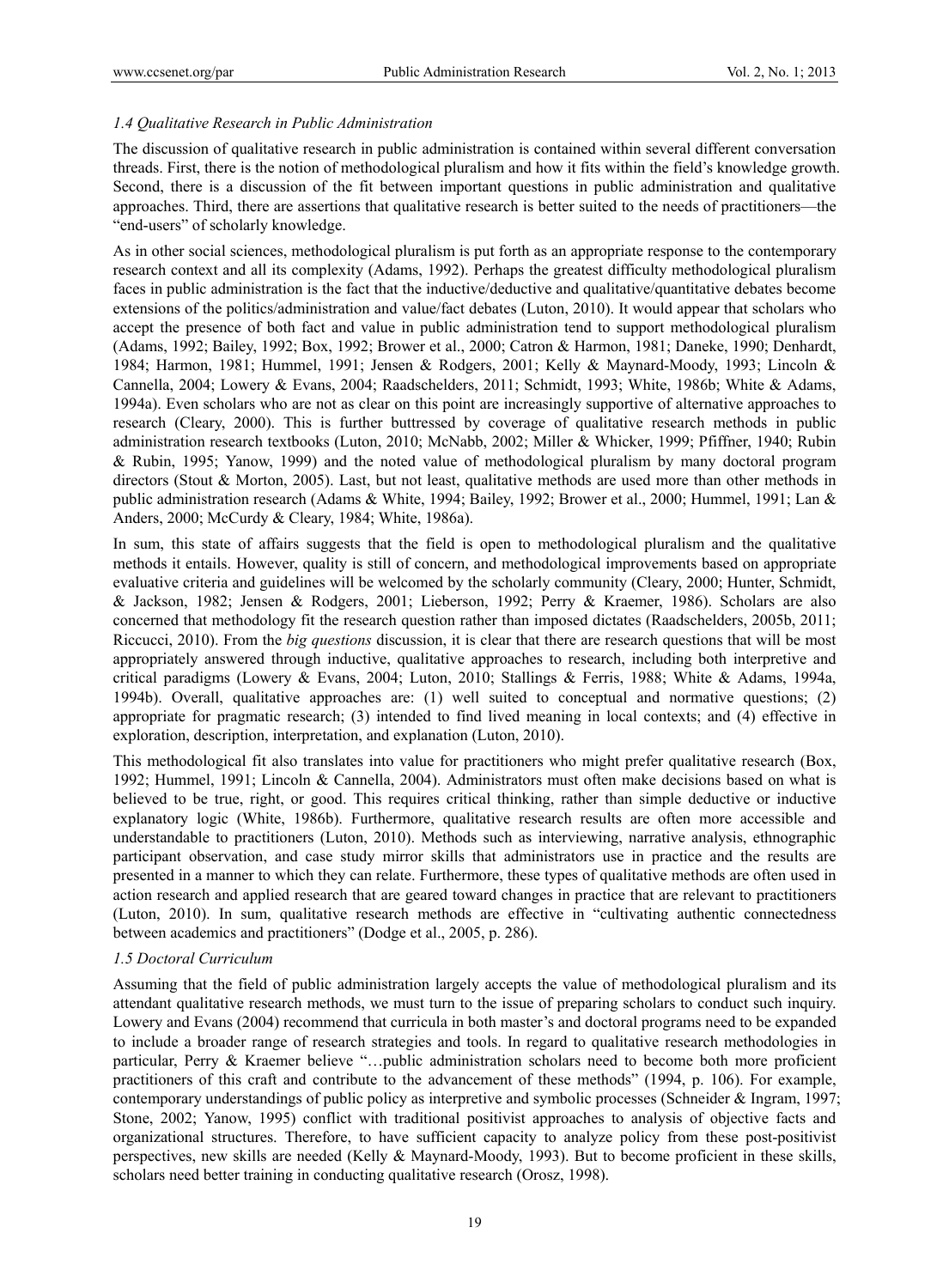On the one hand, training can occur post-doctorate. For the benefit of existing faculty members who would like to expand their capacity as teachers and mentors in qualitative research methods, some continuing education opportunities are available (CQRM, 2010). On the other hand, for sustained methodological pluralism, future generations of scholars are most readily reached through their doctoral programs. In fact, the traditional objectives of doctoral education are the reproduction of the professoriate and the preparation of researchers (Adams & White, 1995; Felbinger, Holzer, & White, 1999; Hambrick, 1997; McCurdy & Cleary, 1984; Ross, 1995; White & Adams, 1994a; White et al., 1996). Thus, this discussion focuses on programs that maintain a goal of preparing scholars for both research and teaching roles.

Within doctoral programs, there are two main components that impact the preparation of students: (1) faculty mentoring and course design; and (2) program requirements. Both issues have been blamed for poor quality research (McCurdy & Cleary, 1984; White et al., 1996). Mentoring is noted as particularly important to the improvement of qualitative research methods. The dissertation committee experience should prepare scholars for carrying out their future research agendas and publishing activities, including both diverse topics and methodological approaches (Jensen & Rodgers, 2001; Orosz, 1997; White, 1986a). However, faculty typically offer mentoring based on their own training and research practices rather than on what the candidate needs. As has been humorously noted, "by some magical process, it usually turns out that what we do is better than what we do not do" (Lieberson, 1992, p. 2). Because positivist, behavioral research is most likely to be published, it is most likely what is done, perpetuating somewhat of an "iron cage" (Lowery & Evans, 2004). However, this tide appears to be turning based on the research findings and trends noted from 2004-2005 to 2011-2012.

Doctoral curriculum design is guided by many factors, including what peer institutions are doing, particularly those which are aspirational. While considered a cognate field to public affairs, as noted in an in-depth study of research methodology curricula in 57 political science doctoral programs:

What is particularly useful about doctoral program requirements and offerings is that they reflect the collective decisions of faculty "on the ground," that is, curricular requirements and offerings provide the structural parameters within which, on a daily basis, individual faculty work with and train those who will ultimately replace them in the discipline… doctoral requirements are a faculty's collective, formal enactment of its vision for the discipline's future. (Schwartz-Shea, 2001, pp. 3-4)

These curricular visions are also revealed in the textbooks used and the syllabi designed. In aggregate, Schwartz-Shea (2001) found a significant proportion of political science doctoral students received no formal training in qualitative research methodology, let alone specific methods and techniques available. It would appear from the empirical evidence found in public administration reported herein that our field has made improvements, but still has room for growth.

# **2. Method**

Following the logic that accreditation by the National Association of Schools of Public Affairs and Administration (NASPAA) is widely considered the gold standard of public affairs, doctoral programs affiliated with accredited master's level public administration (MPA) programs are a reasonably inclusive and desirable group to study. In fact, surveys have been made of these doctoral programs in the past. Brewer, et al. (1998) found that most programs had a strong research requirement, yet their interviewees disagree, saying that they were trying to improve the quantity and quality of research, in addition to indicating that their questionnaire was too narrowly focused on mainstream social science research and methods. In another review of seventy doctoral program catalogs, the vast majority were found to offer only one research course that was intended to cover all philosophy of science and research methods needs (Felbinger et al., 1999).

# *2.1 Study Population and Sample*

According to NASPAA data, there are 58 doctoral programs affiliated with accredited MPA programs as shown in Appendix A (NASPAA, 2011). The original October, 2004 data set included 49 institutions classified by Carnegie as Research Extensive or Research Intensive institutions. However, as pointed out during presentation of the results in 2005, this classification scheme excluded important doctoral programs. Therefore, this update includes all doctoral programs affiliated with NASPAA-accredited MPA programs as of September, 2011. Accommodating institutional changes over the intervening years, a total of 45 universities are in both data sets. This is the sample used for trend comparisons.

# *2.2 Study Methodology*

While the original study included syllabi content analysis and semi-structured telephone interviews with doctoral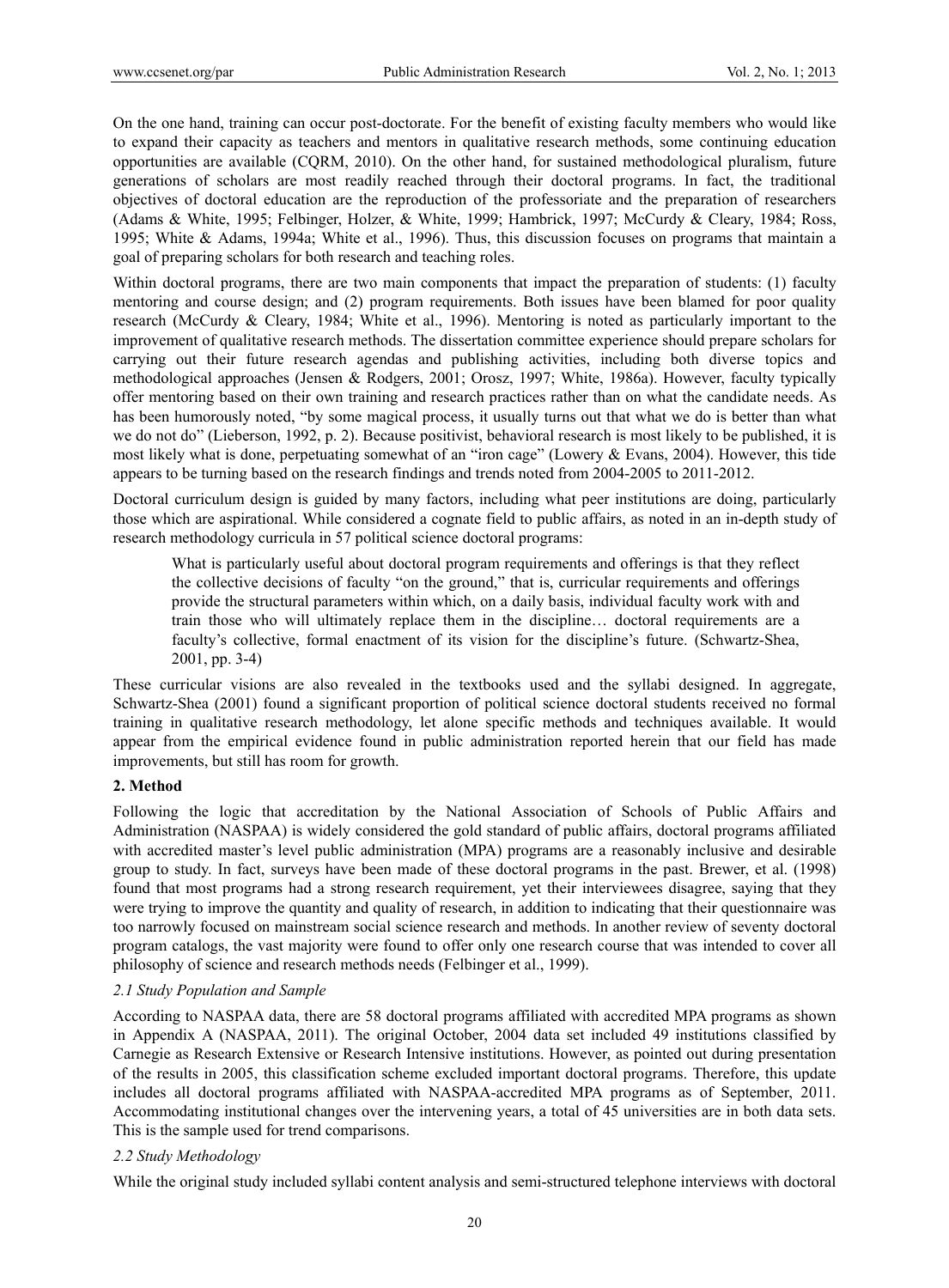program directors (Stout & Morton, 2005), this update is based solely on content analysis of program descriptions. This decision was based on the assumption that should proportions of programs requiring and offering qualitative research methods remain low, the reasons for that being the case have likely not changed in the intervening years. However, should dramatic differences be found in trends, then the more extensive interview process might be replicated to determine what has changed. The review of program information determined: (1) which programs require qualitative research methods for graduation; and (2) which programs offer a qualitative research methods course internally. Fortunately, online content has improved dramatically over the last seven years, so the update required little more than web site reviews.

### **3. Findings**

Appendix A shows which universities in both samples require qualitative research methods and which offer a course within their program. In the original study some program directors reported allowing qualitative research methods to fulfill a portion of overall research methods requirements based on student interest, course availability, and approval of program of study committee. These are not counted in the *requirement* category, which means a mandatory requirement for degree completion. Only 18 percent of the programs mandated a qualitative research methods course for all students. This is juxtaposed to what appeared to be a nearly universal requirement of at least one quantitative methods course above and beyond a general methodology or philosophy of science course. Furthermore, 51percent offered at least one qualitative methods course internally within the department, while the remainder of the programs relied on external resources to meet either a research methods requirement or elective.

In the 2011 sample, over 62 percent of the programs now mandate a qualitative research methods course for all students and nearly 71 percent offer a course internally. This is a marked increase that could be attributed to the scholarly discussion in the literature reviewed. Changes from 2004-2005 to 2011-2012 show that of the 45 universities in both samples, 18 (40 percent) made no changes to qualitative research methods requirements or course offerings in their program. Seven programs no longer offer a course and of those five do not require one. However, seven programs added the requirement, five programs added a course, and eight programs added both the requirement and a course. This means that nearly 45 percent of programs have increased requirements for or offerings of qualitative research methods, while only 15 percent have decreased offerings. This is a substantive change over the seven year period.

### **4. Conclusions and Recommendations**

A number of conclusions can be drawn from the literature review and the two empirical studies. First, the question of whether or not public administration is a discipline or a field of study as compared to others has not prevented those who have committed to the study of the practice from conducting valuable research. Public affairs are an area of inquiry that are both multidisciplinary and interdisciplinary in nature, and are rich in both theoretical and empirical issues of interest to researchers. The theoretical and empirical arenas of research are very diverse, and important questions range from the highly abstract to the very practical. Thus, research methodologies available to scholars need to be equally varied. Some questions will lend themselves well to deductive inquiry, while others will be better explored through inductive inquiry. Following, both quantitative and qualitative research methods are required to make the best fit to the question at hand. Use of both types of inquiry will help build knowledge in the field, connect theoretical and empirical research, and answer a rich array of big questions. Therefore, the field requires a broader, more methodologically inclusive definition of scientific legitimacy. Methodological pluralism will also help forge better bridges between applied research on *what* problems exist in the enterprise of public administration, and more basic research on *why* the problems occur, *who* is involved, and *how* to have an impact that is positive.

There is a strong preference for qualitative research in public administration, with the case study being a popular approach. This is quite common among practice fields and compelling arguments have been made for the validity and usefulness of case study, as well as other interpretive and critical approaches to naturalistic inquiry. However, the quality of research has been found lacking based on a diverse set of assessments and criteria. To move these research designs from mere description to analysis or diagnosis—to build theory, not just illustrate practice—qualitative research methods need improvement. Attentiveness to appropriate quality criteria is needed both on the part of individual studies and in terms of reassessments of the field's production. Great advancements in the study and practice of qualitative research methods have been achieved in the last several decades, to which public administration scholars may or may not have availed themselves.

Some of the most important sources of knowledge and experience in research methods for any scholar are coursework, research, and faculty mentoring during the doctoral program. It follows that if methodological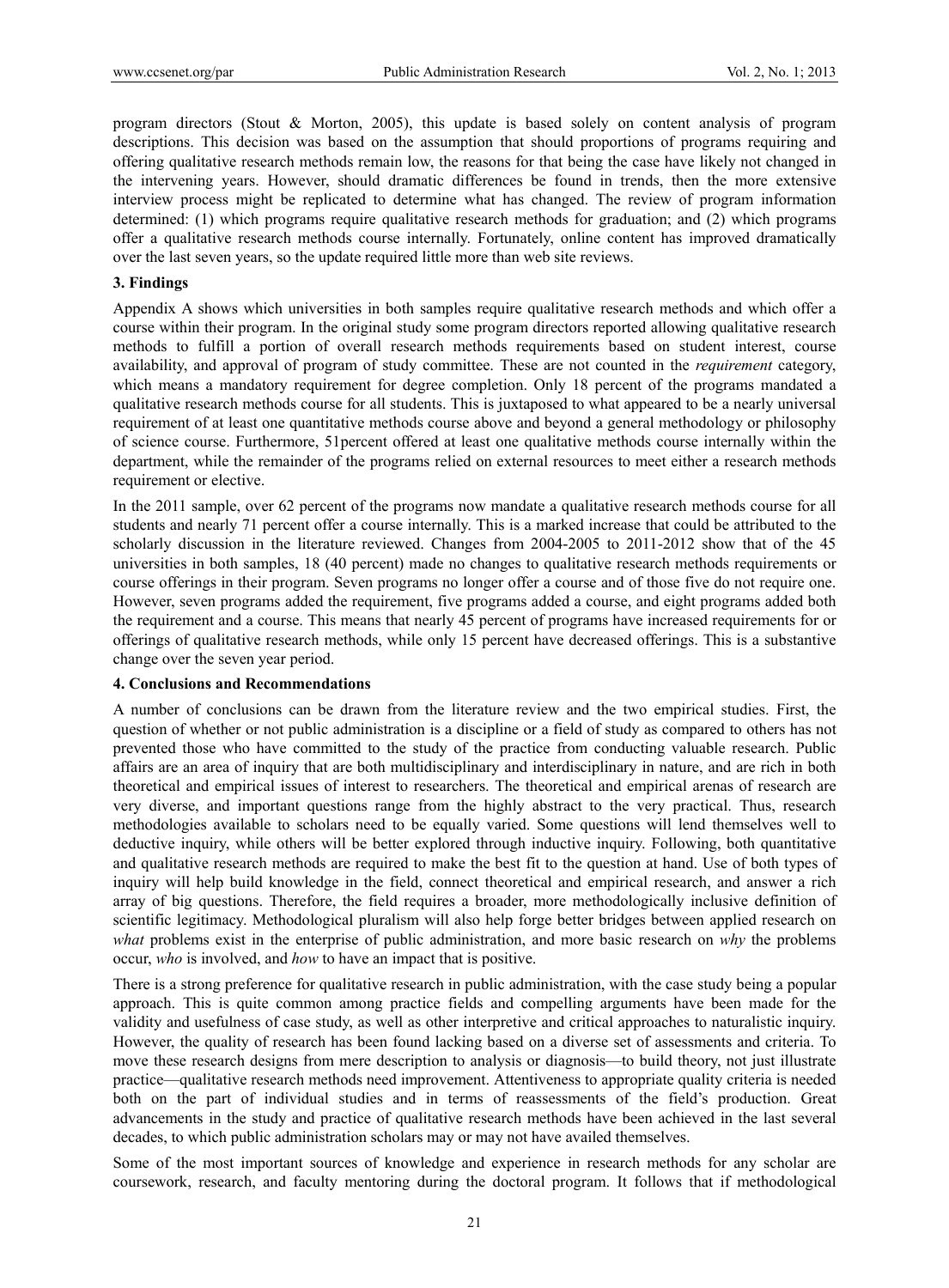pluralism is to be achieved in public administration, robust preparation in the philosophy of science, history of research in the field, and diverse research methodologies and methods must be available through courses and faculty mentors. One might even go further to suggest that a more expansive core course requirement may be necessary to ensure that such preparation is obtained. Similar to political science, "the field deserves students trained in both quantitative and 'qualitative' methodologies so that they are aware of the range of possible methods they should consider for their substantive research questions" (Schwartz-Shea, 2001, p. 32). This line of thinking brings the discussion to the final topics of relevance to qualitative research in public administration: research methods curriculum and pedagogy.

It is clear that the trend in public administration doctoral programs is to increase qualitative research methods requirements and course offerings. However, over a third of the sample still do not require training in qualitative research methods—there is still room for growth. However, curricular reform is a delicate subject at the doctoral level because it is the source of professional and disciplinary identities (Alker, 2004). It may be best to simply allow the field to continue to change organically in response to the new generation of scholars coming into leadership positions. As Meier notes, "Most new PhDs are now far better trained methodologically than I was" (2005, p. 664).

But even these emerging scholars may need some guidance in redesigning curricula to meet the demands of methodological pluralism. Scholars have identified a typical course listing that would cover important theoretical foundations, performance applications, and research methodologies. For example, Felbinger et al. (1999) envision a research curriculum composed of three courses, at minimum: Philosophy of Social Science, Quantitative Methods, and Qualitative Methods. This is similar to Schwartz-Shea's (2001) recommendations for philosophy of science, scope and/or history of the discipline, quantitative research methods and statistics, and qualitative and interpretive research methods. In 2004-2005, 51 percent of the public administration doctoral programs offered a specific qualitative methods course; in 2011-2012, 71 percent now offer a course.

The substantive change seen in qualitative research methods requirements and course offerings in public administration doctoral programs over the past seven years points to the need for a new round of "research on research" in public administration. While this agenda has been carried forward since the original study (see for example, Raadschelders, 2005a, 2005b, 2008, 2011; Raadschelders & Lee, 2011; Riccucci, 2010), replication of earlier assessment studies is also needed to back up claims such as, "If the study of public administration is lacking it is not in the quality of research being done, but in the lack of interaction between scholars who work from very different approaches" (Raadschelders, 2005b, p. 596). Such a research agenda should be sponsored by professional associations that have an interest in improving the quality of public administration research.

There also needs to be a replication of the various studies that have assessed the research being conducted by students, as evidenced in dissertations. But reliance on abstracts alone is questionable because they are not always written in a manner that fully reveals critical aspects about methodological design, often focusing more on purpose and findings (Adams & White, 1994; Cleary, 1992, 2000; White, 1986a). In the program director interviews, it was surprising to find that doctoral programs do not commonly track or analyze dissertations (Stout & Morton, 2005). Doctoral students want broader and more robust methodological preparation (Jordan, 2005). But if programs do not know the type of research their students are producing, how can they be responsive to their needs for mentoring and course offerings? Internal tracking would help ensure that abstracts include clear methodological explanation. Disciplinary adoption of a common format for tracking methodology so that there is a shared definition for qualitative, quantitative, and mixed-methods would also be beneficial.

Replication of quality assessment studies of both published research and dissertations should be completed utilizing appropriate criteria as suggested by the literature. A comprehensive but manageable set would include: authenticity, transferability, transparency, intersubjective agreement, relevance, and criticality. Authenticity ensures thick description, reflexivity, and integrity of reporting. Transferability ensures that an appropriate methodology has been used for the question at hand. Transparency ensures that a systematic approach has been used and adequately explicated. Intersubjective agreement demands evidence that the participants in the study support the findings. Relevance ensures that the substantive focus is of use to the field. Criticality ensures that even when the focus is on questions of *how*, the underlying assumptions will be explored and revealed. The specific manner in which these criteria are met will differ across approaches in regard to reporting styles and disclosure, and it should be incumbent upon the researcher to explicate how the project meets these five general criteria appropriately for the approach chosen. This requires both students and scholars to be more attentive to methodological disclosure.

The final recommendation is to attend to the related and very important question of designing research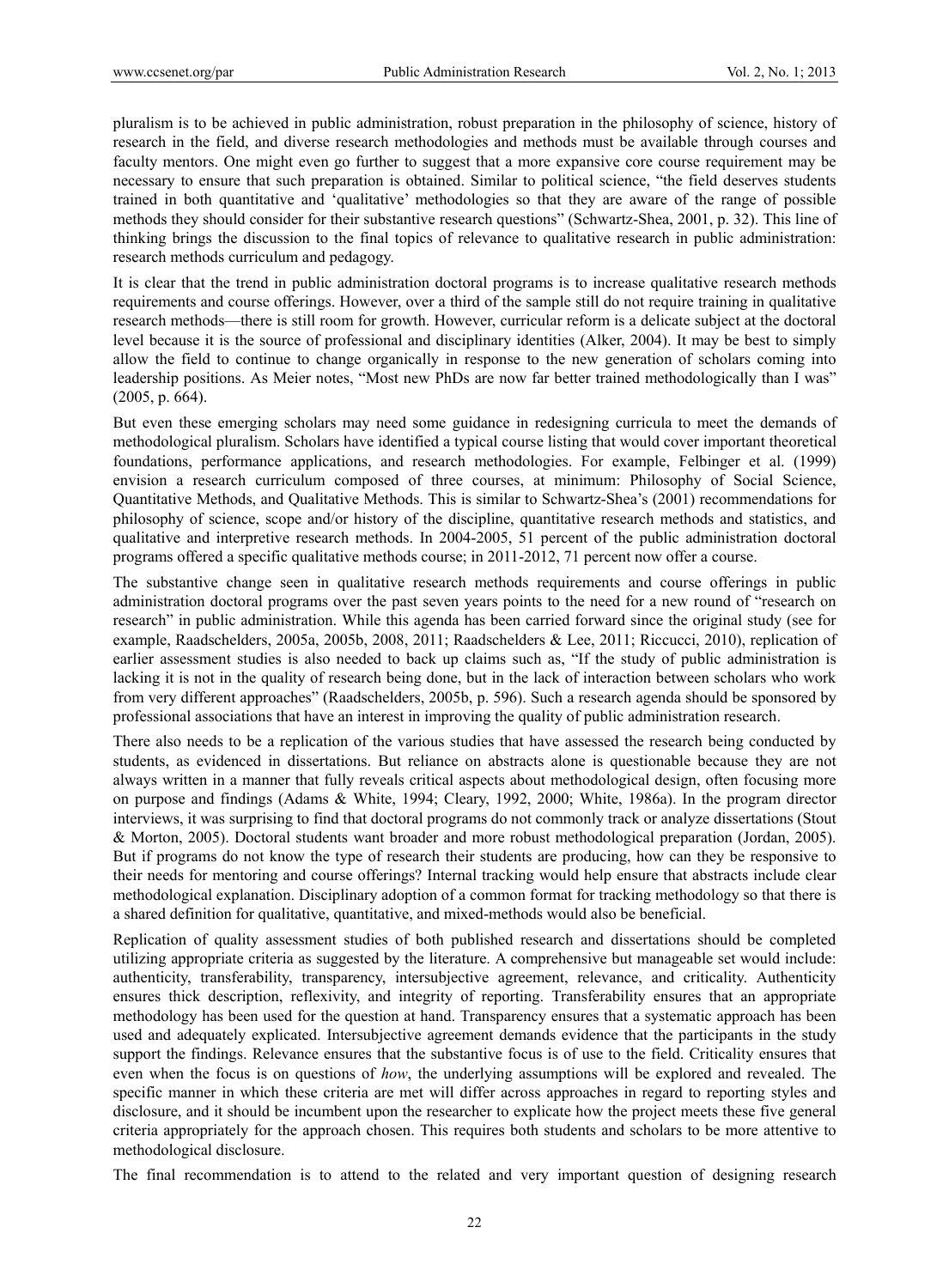methodology pedagogy appropriate for those who seek to become practitioners as opposed to scholars. As noted in the introduction, this is the sixth strand in the scholarly conversation on public administration research that was not covered herein. While this issue is particularly important at the master's level of education (see for example, Horne, 2008), it is also of concern to those who plan to enter the workforce as policy analysts, program evaluators, and the like. Applied research is a particular subset of science—not all social science is applied social science. Therefore, in a practice-oriented field like public administration, we must be even more attentive to the particular methods being taught within the broader methodological paradigms (Gill & Meier, 2000). This would be a third valuable stream of updated research on research in public affairs.

### **Acknowledgements**

The author would like to thank Stavros Atsas, Division of Public Administration Graduate Assistant, for his research assistance.

### **References**

- Adams, G. B. (1992). Enthralled with Modernity: The Historical Context of Knowledge and Theory Development in Public Administration. *Public Administration Review, 52*, 211-218. http://dx.doi.org/10.2307/3110396
- Adams, G. B., & White, J. D. (1994). Dissertation Research in Public Administration and Cognate Fields: An Assessment of Methods and Quality. *Public Administration Review, 54*(6), 565-576. http://dx.doi.org/10.2307/976677
- Adams, G. B., & White, J. D. (1995). The Public Administration Doctorate: A Degree in Search of a Purpose. *Journal of Public Administration Education, 1*(1), 67-76. Retrieved from http://www.jstor.org/stable/40215098.
- Agnew, N. M., & Pyke, S. W. (1994). *The Science Game: An Introduction to Research in the Social Sciences* (6th ed.). Englewood Cliffs, NJ: Prentice Hall.
- Agranoff, R., & McGuire, M. (2001). Big Questions in Public Network Management Research. *Journal of Public Administration Research and Theory, 11*(3), 295-326. http://dx.doi.org/10.1093/oxfordjournals.jpart.a003504
- Alexander, J. (1991). Sociological Theory and the Claim to Reason: Why the End Is Not in Sight. *Sociological Theory, 9*(2), 147-153. http://dx.doi.org/10.2307/202075
- Alker, H. R. (2001, August 29). *Curricular Perestroika: Comments on Schwartz-Shea's 'Curricular Visions'.* Paper presented at the American Political Science Association, San Francisco, CA.
- Alker, H. R. (2004). *On Curricular Perestroika: Seven Principles of Methodological Pluralism*. Unpublished Manuscript. San Diego, CA.
- Babbie, E. (1983). *The Practice of Social Research* (3rd ed.). Belmont, CA: Wadsworth Publishing Co.
- Bailey, M. T. (1992). Do Physicists Use Case Studies? Thoughts on Public Administration Research. *Public Administration Review, 52*(1), 47-55. http://dx.doi.org/10.2307/976545
- Barker, C. (2000). *Cultural Studies: Theory and Practice*. Thousand Oaks, CA: Sage Publications.
- Behn, R. D. (1995). The Big Questions of Public Management. *Public Administration Review, 55*(4), 313-324. http://dx.doi.org/10.2307/977122
- Bevir, M. (2004). *Interpretation and Its Mysterious Others*. Berkeley, CA.
- Box, R. C. (1992). An Examination of the Debate Over Research in Public Administration. *Public Administration Review, 52*, 62-69. http://dx.doi.org/10.2307/976547
- Box, R. C. (1994). An Examination of the Debate. In J. D. White & G. B. Adams (Eds.), *Research in Public Administration: Reflections on Theory and Practice* (pp. 75-90). Thousand Oaks, CA: Sage Publications.
- Brady, I. (2004). In Defense of the Sensual: Meaning Construction in Ethnography and Poetics. *Qualitative Inquiry, 10*(4), 622-644. http://dx.doi.org/10.1177/1077800404265719
- Bray, J. N., Lee, J., Smith, L., & Yorks, L. (2000). *Collaborative Inquiry in Practice*. Thousand Oaks, CA: Sage Publications.
- Brewer, G. A., Facer, R. L. I., O'Toole, L. J. J., & Douglas, J. W. (1998). The State of Doctoral Education in Public Administration. *Journal of Public Affairs Education, 4*(2), 123-135. Retrieved from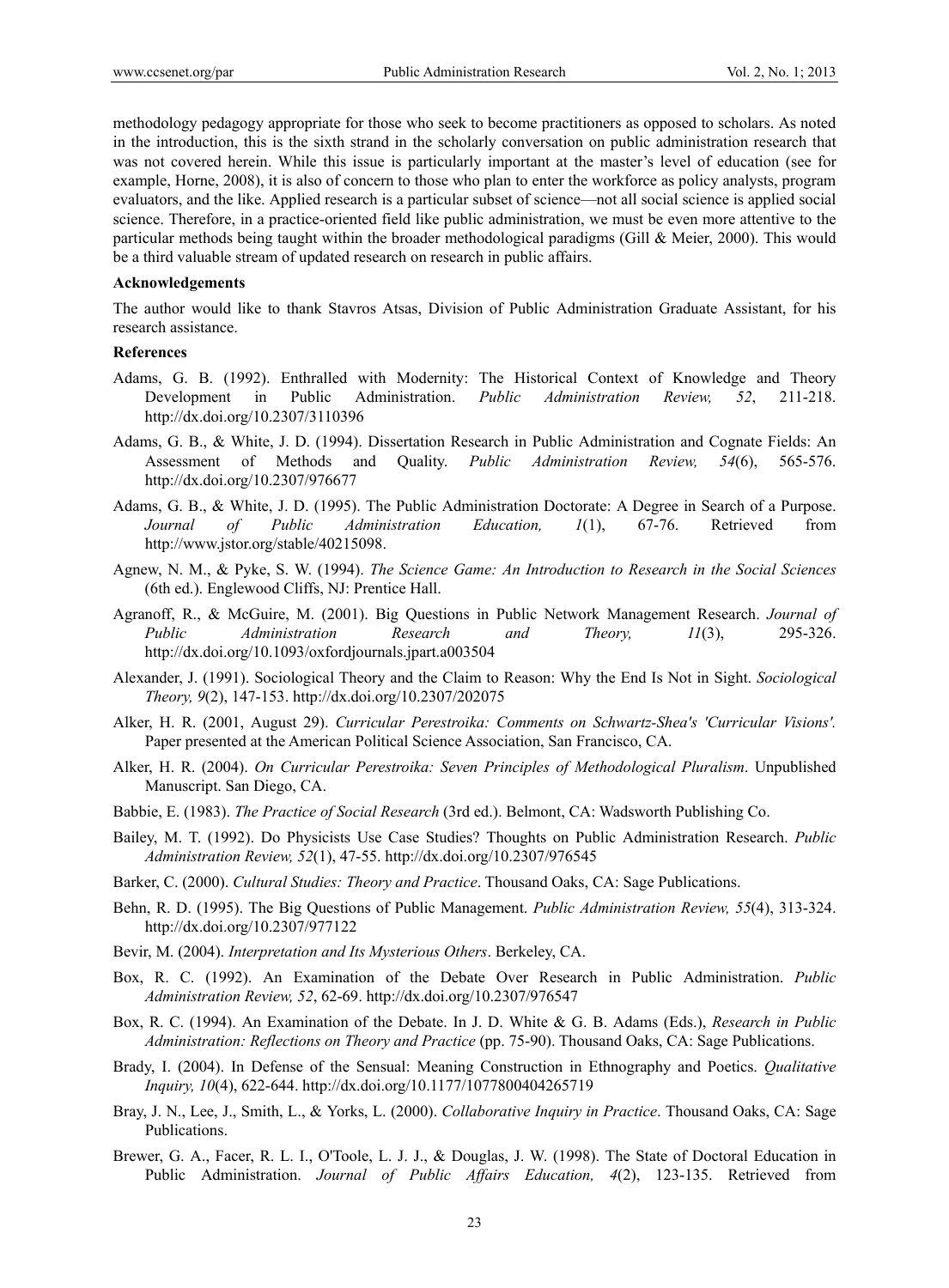http://www.jstor.org/stable/40215382

- Brewer, M. B., & Collins, B. E. (Eds.). (1981). *Scientific Inquiry and the Social Sciences*. San Francisco: Jossey-Bass.
- Brooks, A. C. (2002). Can Nonprofit Management Help Answer Public Management's "Big Questions"? *Public Administration Review, 62*(3), 259-266. http://dx.doi.org/10.1111/1540-6210.00177
- Brower, R. S., Abolafia, M. Y., & Carr, J. B. (2000). On Improving Qualitative Methods in Public Administration Research. *Administration & Society, 32*(4), 363-397. http://dx.doi.org/10.1177/00953990022019470
- Callahan, R. F. (2001). Challenges of (Dis) Connectedness in the "Big Questions" Methodologies in Public Administration. *Public Administration Review, 61*(4), 493-499. http://dx.doi.org/10.1111/0033-3352.00052
- Catron, B. L., & Harmon, M. M. (1981). Action Theory in Practice: Toward Theory Without Conspiracy. *Public Administration Review, 41*, 535-541. http://dx.doi.org/10.2307/976264
- Cleary, R. E. (1992). Revisiting the Doctoral Dissertation in Public Administration: An Examination of the Dissertations of 1990. *Public Administration Review, 52*(1), 55-61. http://dx.doi.org/10.2307/976546
- Cleary, R. E. (2000). The Public Administration Doctoral Dissertation Reexamined: An Evaluation of the Dissertations of 1998. *Public Administration Review, 60*(5), 446-455. http://dx.doi.org/10.1111/0033-3352.00107
- Comte, A. (1976). *Auguste Comte: The Foundation of Sociology*. London: Nelson.
- Cooper, T. L. (2004). Big Questions in Administrative Ethics: A Need for Focused, Collaborative Effort. *Public Administration Review, 64*(4), 395-407. http://dx.doi.org/10.1111/j.1540-6210.2004.00386.x
- Council, N. R. (2002). *Scientific Research in Education*. Washington, DC: National Academy Press.
- CQRM. (2010). CQRM Web Site. Retrieved October 10, 2010, from http://www1.maxwell.syr.edu/moynihan/cqrm/Welcome/
- Cresswell, J. W. (1998). *Qualitative Inquiry and Research Design: Choosing Among Five Traditions*. Thousand Oaks, CA: Sage Publications.
- Daneke, G. A. (1990). A Science of Public Administration? *Public Administration Review, 50*, 383-392. http://dx.doi.org/10.2307/976620
- Denhardt, R. B. (1984). *Theories of Public Organization*. Belmont, CA: Brooks/Cole.
- Denzin, N. K., & Lincoln, Y. S. (2005a). Introduction: The Discipline and Practice of Qualitative Research. In N. K. Denzin & Y. S. Lincoln (Eds.), *Handbook of Qualitative Research* (pp. 1-32). Thousand Oaks, CA: Sage Publications.
- Denzin, N. K., & Lincoln, Y. S. (Eds.). (2005b). *Handbook of Qualitative Research* (3rd ed.). Thousand Oaks, CA: Sage Publications.
- Dodge, J., Ospina, S. M., & Foldy, E. G. (2005). Integrating Rigor and Relevance in Public Administration Scholarship: The Contribution of Narrative Inquiry. *Public Administration Review, 65*(3), 286-300. http://dx.doi.org/10.1111/j.1540-6210.2005.00454.x
- Farmer, D. J. (2008). Epistemic Pluralism and Neuroscience. *Administrative Theory & Praxis, 30*(3), 285-295. Retrieved from http://search.proquest.com/docview/196605452?accountid=2837
- Farmer, D. J. (2010). *Public Administration in Perspective: Theory and Practice Through Multiple Lenses*. Armonk, NY: M.E. Sharpe.
- Felbinger, C. L., Holzer, M., & White, J. D. (1999). The Doctorate in Public Administration: Some Unresolved Questions and Recommendations. *Public Administration Review, 59*(5), 459-464. http://dx.doi.org/10.2307/977428
- Flick, U. (2002). *An Introduction to Qualitative Research* (2nd ed.). London: Sage.
- Franklin, A. L., & Ebdon, C. (2005). Practical Experience: Building Bridges Between Science and Practice. *Administrative Theory & Praxis, 27*(4), 628-649. Retrieved from http://search.proquest.com/docview/196612701?accountid=2837

Frederickson, G. H. (n. d.) *Public Administration Theory Primer*.

Gill, J., & Meier, K. J. (2000). Public Administration Research and Practice: A Methodological Manifesto.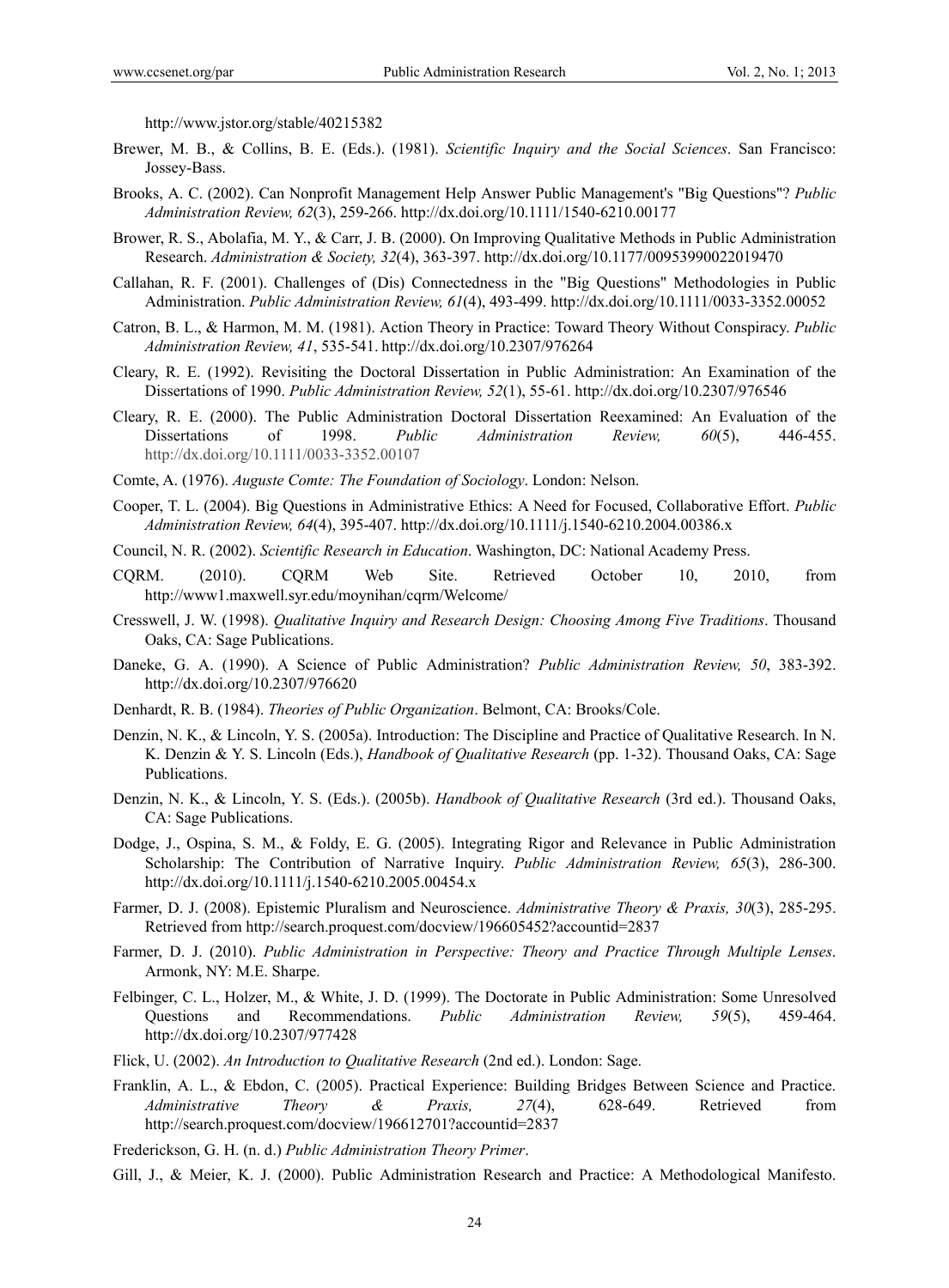*Journal of Public Administration Research and Theory, 10*(1), 157-199. http://dx.doi.org/10.1093/oxfordjournals.jpart.a024262

- Glaser, B. G., & Strauss, A. L. (1967). *Discovery of Grounded Theory: Strategies for Qualitative Research*. Chicago: Aldine Publishing Co.
- Gouldner, A. W. (1964). Anti-Minotaur: The Myth of a Value-Free Sociology. In I. L. Horowitz (Ed.), *The New Sociology: Essays in Social Science and Social Theory in Honor of C. Wright Mills* (pp. 196-217). New York: Oxford University Press.
- Guba, E. G., & Lincoln, Y. S. (1998). Competing Paradigms in Qualitative Research. In N. K. Denzin & Y. S. Lincoln (Eds.), *The Landscape of Qualitative Research: Theories and Issues*. Thousand Oaks, CA: Sage.
- Guba, E. G., & Lincoln, Y. S. (2005). Paradigmatic Controversies, Contradictions, and Emerging Confluences. In N. K. Denzin & Y. S. Lincoln (Eds.), *Handbook of Qualitative Research* (3rd ed.). Thousand Oaks, CA: Sage.
- Hambrick, R. (1997). The Identity, Purpose, and Future of Doctoral Education. *Journal of Public Administration Education, 3*(2), 133-148. Retrieved from http://www.jstor.org/stable/40215166
- Hanson, N. R. (1958). *Patterns of Discovery: An Inquiry into the Conceptual Foundations of Science*. Cambridge: Cambridge University Press.
- Harmon, M. M. (1981). *Action Theory for Public Administration*. New York: Longman.
- Hodgkinson, G. P., Herriot, P., & Anderson, N. (2001). Re-aligning the Stakeholders in Management Research: Lessons from Industrial, Work and Organizational Psychology. *British Journal of Management, 12*(Special Issue), S41-S48. http://dx.doi.org/10.1111/1467-8551.12.s1.5
- Horne, C. (2008). Quantitative Methods Instruction in Master of Public Administration Programs: What We Do vs. What We Should Do. *Journal of Public Administration Education, 14*(3), 427-438.
- Houston, D. J., & Delevan, S. M. (1990). Public Administration Research: An Assessment of Journal Publications. *Public Administration Review, 50*, 674-681. http://dx.doi.org/10.2307/976978
- Hummel, R. P. (1977). *The Bureaucratic Experience*. New York: St. Martin's Press.
- Hummel, R. P. (1991). Stories Managers Tell: Why They Are as Valid as Science. *Public Administration Review, 51*(1), 31-41. http://dx.doi.org/10.2307/976634
- Hunter, J. E., Schmidt, F. L., & Jackson, G. B. (1982). *Meta-analysis: Cumulating Research Findings Across Studies*. Beverly Hills, CA: Sage Publications.
- Jensen, J. L., & Rodgers, R. (2001). Cumulating the Intellectual Gold of Case Study Research. *Public Administration Review, 61*(2), 235-246. http://dx.doi.org/10.1111/0033-3352.00025
- Jordan, S. R. (2005). Methodological Balkinization, Language Games and the Persistence of the Identity Crisis in Public Administration: A Student's Perspective. *Administrative Theory & Praxis, 27*(4), 689-706. Retrieved from http://search.proquest.com/docview/196601641?accountid=2837
- Kelly, M., & Maynard-Moody, S. (1993). Policy Analysis in the Postpositivist Era: Engaging Stakeholders in Evaluating the Economic Development Districts Program. *Public Administration Review, 53*(2), 135-142. http://dx.doi.org/10.2307/976706
- Kirlin, J. J. (1996). The Big Questions of Public Administration in a Democracy. *Public Administration Review, 56*(5), 416-423. http://dx.doi.org/10.2307/977040
- Kirlin, J. J. (2001). Big Questions for a Significant Public Administration. *Public Administration Review, 61*(2), 140-143. http://dx.doi.org/10.1111/0033-3352.00015
- Kuhn, T. (1996). *The Structure of Scientific Revolutions* (3rd ed.). Chicago: University of Chicago Press. http://dx.doi.org/10.7208/chicago/9780226458106.001.0001
- Lan, Z., & Anders, K. K. (2000). A Paradigmatic View of Contemporary Public Administration Research: An Empirical Test. *Administration & Society, 32*(2), 138-165. http://dx.doi.org/10.1177/00953990022019380
- Lieberson, S. (1992). Einstein, Renoir, and Greeley: Some Thoughts About Evidence in Sociology. *American Sociological Review, 57*(1), 1-15. http://dx.doi.org/10.2307/2096141
- Lincoln, Y. S., & Cannella, G. S. (2004). Dangerous Discourse: Methodological Conservatism and Governmental Regimes of Truth. *Qualitative Inquiry, 10*(1), 5-14. http://dx.doi.org/10.1177/1077800403259717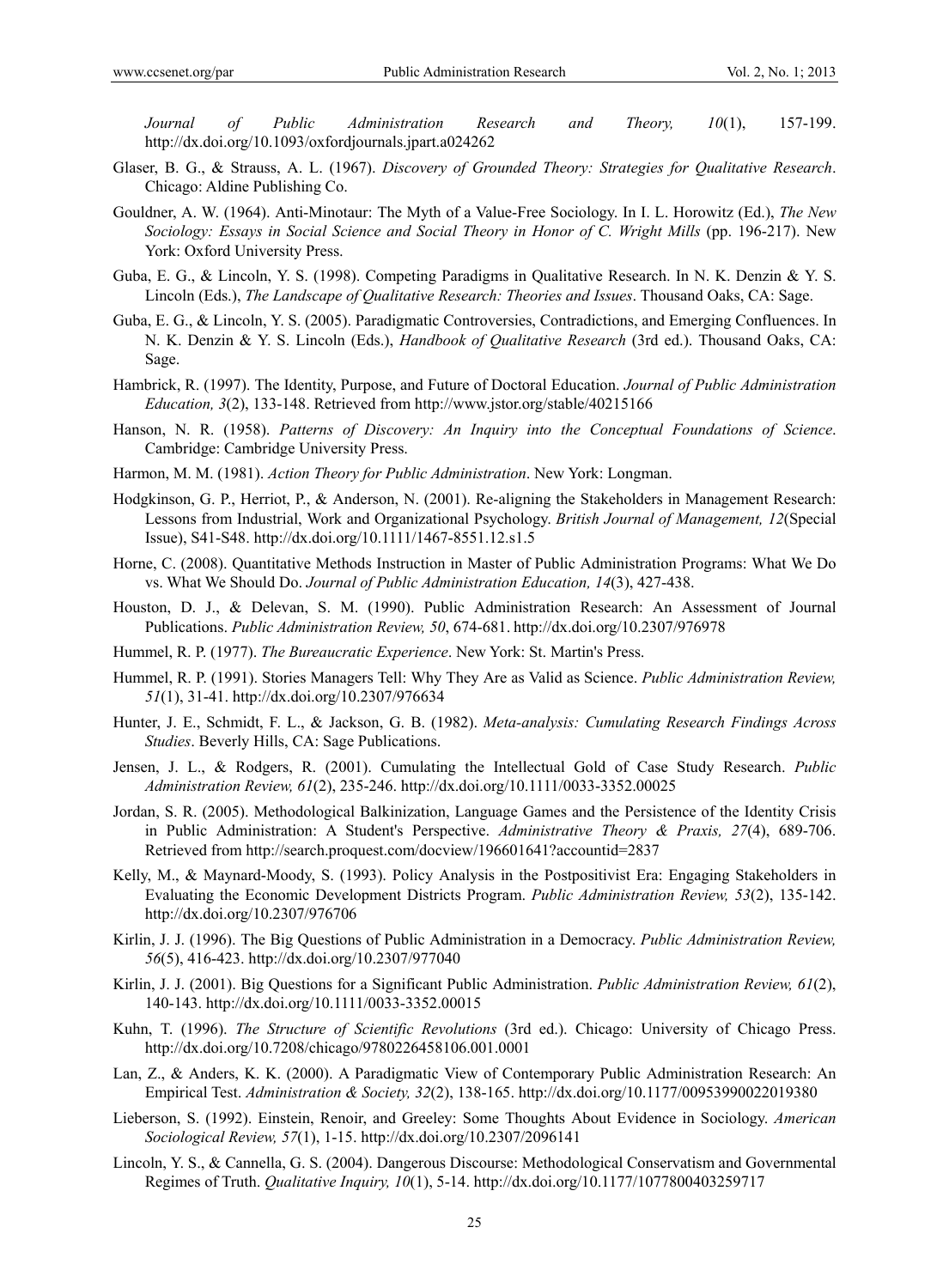- Lincoln, Y. S., & Denzin, N. K. (2005). Epilogue: The Eighth and Ninth Moments--Qualitative Research in/and the Fractured Future. In N. K. Denzin, & Y. S. Lincoln (Eds.), *Handbook of Qualitative Research* (pp. 1115-1126). Thousand Oaks, CA: Sage Publications.
- Lowery, D., & Evans, K. G. (2004). The Iron Cage of Methodology: The Vicious Circle of Means Limiting Ends Limiting Means... *Administration & Society, 36*(3), 306-327. http://dx.doi.org/10.1177/0095399704265298
- Luton, L. S. (2010). *Qualitative Research Approaches for Public Administration*. Armonk, NY: M.E. Sharpe.
- McCurdy, H. E., & Cleary, R. E. (1984). Why Can't We Resolve the Research Issue in Public Administration? *Public Administration Review, 44*(1), 49-55. http://dx.doi.org/10.2307/975661
- McNabb, D. E. (2002). *Research Methods in Public Administration and Nonprofit Management: Quantitative and Qualitative Approaches*. Armonk, NY: M. E. Sharpe.
- Meier, K. J. (2005). Public Administration and the Myth of Positivism: The AntiChrist's View. *Administrative Theory & Praxis, 27*(4), 650-668. http://search.proquest.com/docview/196611389?accountid=2837
- Miller, G. J., & Whicker, M. L. (Eds.). (1999). *Handbook of Research Methods in Public Administration*. New York: Marcel Dekker, Inc. http://dx.doi.org/10.2307/3109950
- Mills, C. W. (1959). *The Sociological Imagination* (Vol. Chapter 1 and Appendix.). New York: Oxford University Press.
- Mouly, G. J. (1978). *Educational Research: The Art and Science of Investigation*. Boston: Allyn and Bacon.
- NASPAA. (1987). Final Report of the Task Force on the Status of Research in Public Administration. Washington, D. C.: Author.
- NASPAA. (2011). Search for a School, from http://www.naspaa.org/students/faq/graduate/schsearch.asp
- Neumann, F. X., Jr. (1996). What Makes Public Administration a Science? Or, Are Its "Big Questions" Really Big? *Public Administration Review, 56*(5), 409-415. http://dx.doi.org/10.2307/977039
- Orosz, J. F. (1997). Critical Issues in Qualitative Research Methods. *Public Administration Review, 57*(6), 543-550. http://dx.doi.org/10.2307/976966
- Orosz, J. F. (1998). Widening the Yellow Brick Road: Answering the Call for Improved and Relevant Research in Public Administration. *Research in Public Administration, 4*, 87-105.
- Perry, J. L., & Kraemer, K. L. (1986). Research Methodology in the Public Administration Review, 1975-1984. *Public Administration Review, 46*, 215-226. http://dx.doi.org/10.2307/3110436
- Perry, J. L., & Kraemer, K. L. (1994). Research Methodology in the *Public Administration Review*, 1975-1984. In J. D. White, & G. B. Adams (Eds.), *Research in Public Administration: Reflections on Theory and Practice* (pp. 93-109). Thousand Oaks, CA: Sage Publications.
- Perry, R. (2002). [Research Methodologies Lecture].
- Pfiffner, J. M. (1940). *Research Methods in Public Administration*. New York: Ronald Press Company.
- Platt, J. R. (1964). Strong Inference. *Science, 146*(3642), 347-353. http://dx.doi.org/10.1126/science.146.3642.347
- Popper, K. (1972). *Conjectures and Refutations: The Growth of Scientific Knowledge* (4th ed.). London: Routledge & Kegan Paul.
- Raadschelders, J. C. N. (1999). A Coherent Framework for the Study of Public Administration. *Journal of Public Administration Research and Theory, 9*(2), 281-303. http://dx.doi.org/10.1093/oxfordjournals.jpart.a024411
- Raadschelders, J. C. N. (2005a). Government and Public Administration: The Challenge of Connecting Knowledge. *Administrative Theory & Praxis, 27*(4), 602-627. http://search.proquest.com/docview/196611464?accountid=2837
- Raadschelders, J. C. N. (2005b). Unified Knowledge--Competing Approaches--Methodological Pluralism: Introduction to a Symposium. *Administrative Theory & Praxis, 27*(4), 595-601. http://mesharpe.metapress.com/link.asp?id=581777470874x840
- Raadschelders, J. C. N. (2008). Understanding Government: Four Intellectual Traditions in the Study of Public Administration. *Public Administration, 86*(4), 925-949. http://dx.doi.org/10.1111/j.1467-9299.2008.00742.x
- Raadschelders, J. C. N. (2011). *Public Administration: The Interdisciplinary Study of Government*. Oxford,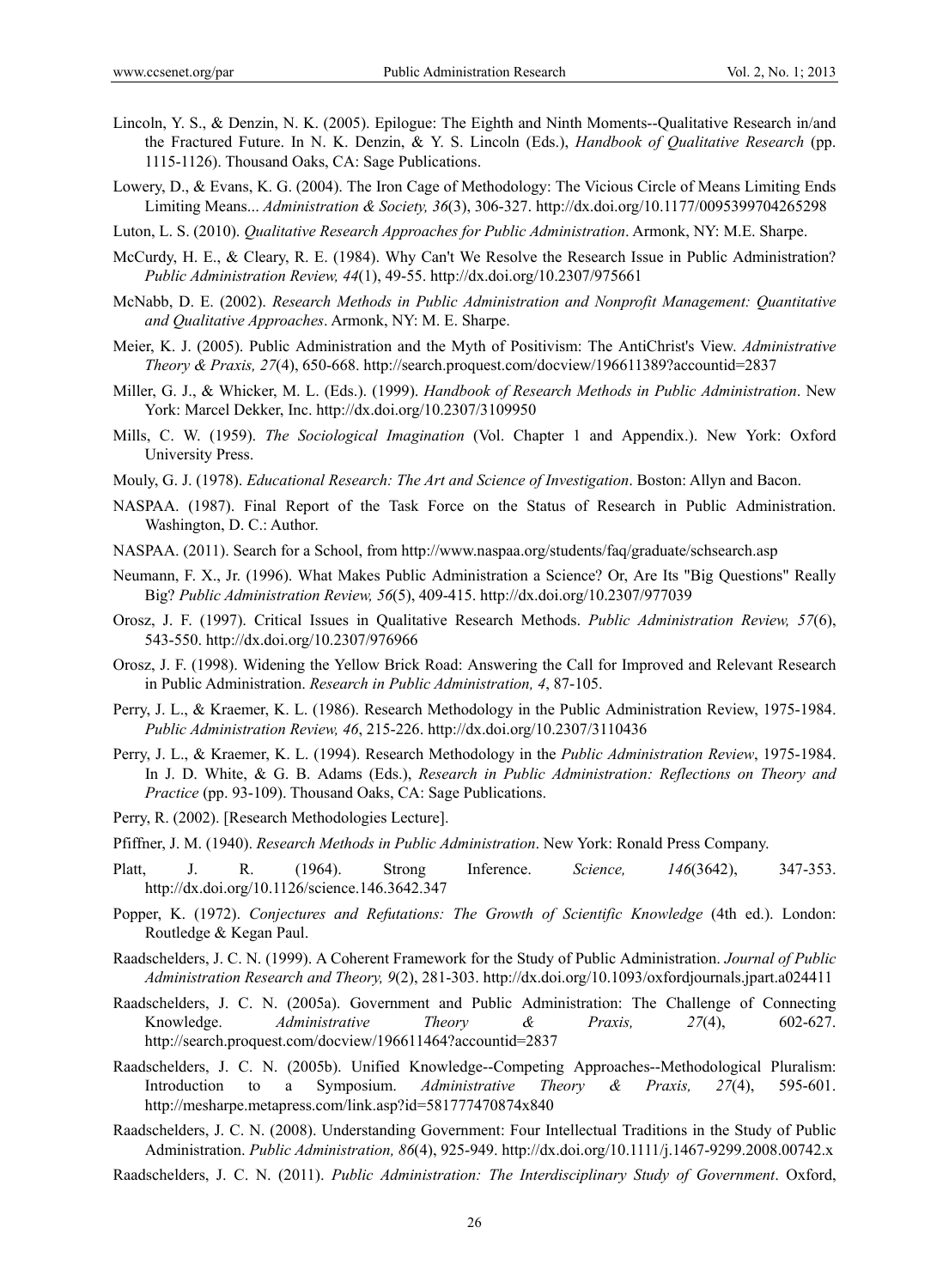England: Oxford University Press. http://dx.doi.org/10.1111/j.1467-9299.2008.00742.x

- Raadschelders, J. C. N., & Lee, K. H. (2011). Trends in the Study of Public Administration: Empirical and Qualitative Observations from the Public Administration Review, 2000-2009. *Public Administration Review, 71*(1), 19-33. http://dx.doi.org/10.1111/j.1540-6210.2010.02303.x
- Riccucci, N. (2010). *Public Administration: Traditions of Inquiry and Philosophies of Knowledge*. Washington, D.C.: Georgetown University Press. http://dx.doi.org/10.1111/j.1540-6210.2010.02294.x
- Rohr, J. A. (2004). On Cooper's "Big Questions". *Public Administration Review, 64*(4), 408-409. http://dx.doi.org/10.1111/j.1540-6210.2004.00387.x
- Ross, C. (1995). The DPA: Contributing to Society's Need for Scholarship and Leadership. *Journal of Public Administration Education, 1*(1), 61-65. http://www.jstor.org/stable/40215097
- Rubin, H. J., & Rubin, I. S. (1995). *Qualitative Interviewing: The Art of Hearing Data*. Thousand Oaks, CA: Sage.
- Schmidt, M. R. (1993). Grout: Alternative Forms of Knowledge and Why they are Ignored. *Public Administration Review, 53*(6), 525-530. http://dx.doi.org/10.2307/977362
- Schneider, A. L., & Ingram, H. (1997). *Policy Design for Democracy*. Lawrence, KS: University Press of Kansas.
- Schon, D. A. (1991). *The Reflective Turn: Case Studies in and on Educational Practice*. New York: Teacher's College Press.
- Schrag, C. (1967). Elements of Theoretical Analysis in Sociology. In L. Gross (Ed.), *Sociological Theory: Inquiries and Paradigms*. New York: Harper & Row.
- Schwartz-Shea, P. (2001, August 30 September 3). *Curricular Visions: Doctoral Program Requirements, Offerings, and the Meanings of "Political Science".* Paper presented at the American Political Science Association Annual Meeting, San Francisco, CA.
- Schwartz-Shea, P. (2002). Issues in Curricular Design. *Clio: Newsletter of Politics and History, American Political Science Association, 12*(2).
- Schwartz-Shea, P. (2004, September 2-5). *Judging Quality: Epistemic Communities, Evaluative Criteria, and Interpretive Empirical Research.* Paper presented at the American Political Science Association Annual Meeting, Chicago, IL.
- Stallings, R. A. (1986). Doctoral Programs in Public Administration: An Outsider's Perspective. *Public Administration Review, 46*, 235-240. http://dx.doi.org/10.2307/3110438
- Stallings, R. A., & Ferris, J. M. (1988). Public Administration Research: Work in PAR, 1940-1984. *Public Administration Review, 48*, 580-587. http://dx.doi.org/10.2307/975522
- Stone, D. A. (2002). *Policy Paradox: The Art of Political Decision Making* (Revised ed.). New York: W. W. Norton & Company.
- Stout, M., & Morton, M. (2005, June, 2005). *A More Perfect Union: Qualitative Research Methods and Public Administration Doctoral Programs.* Paper presented at the Public Administration Theory Network, Krakow, Poland.
- Strauch, R. (1976). A Critical Look at Quantitative Methodology. *Policy Analysis, 2*(1).
- Streib, G., Slotkin, B. J., & Rivera, M. (2001). Public Administration Research from a Practitioner Perspective. *Public Administration Review, 61*(5), 515-525. http://dx.doi.org/10.1111/0033-3352.00124
- Thayer, F. C. (1984). Understanding Research. *Public Administration Review, 44*, 552-553. http://dx.doi.org/10.2307/3110424
- Trochim, W. M. K. (2004). *Research Methods: The Concise Knowledge Base*. Cleveland, OH: Atomic Dog Publishing.
- Waldo, D. (1984). *The Administrative State: A Study of the Political Theory of American Public Administration* (2nd ed.). New York: Holmes & Meier Publishers.
- Weber, M. (1994). Ideal-Type Constructs (E. Shils & H. A. Finch, Trans.). In W. Heydebrand (Ed.), *Sociological Writings: Max Weber* (pp. 262-276). New York: Continuum Publishing Company.
- White, J. D. (1986a). Dissertations and Publications in Public Administration. *Public Administration Review, 46*,